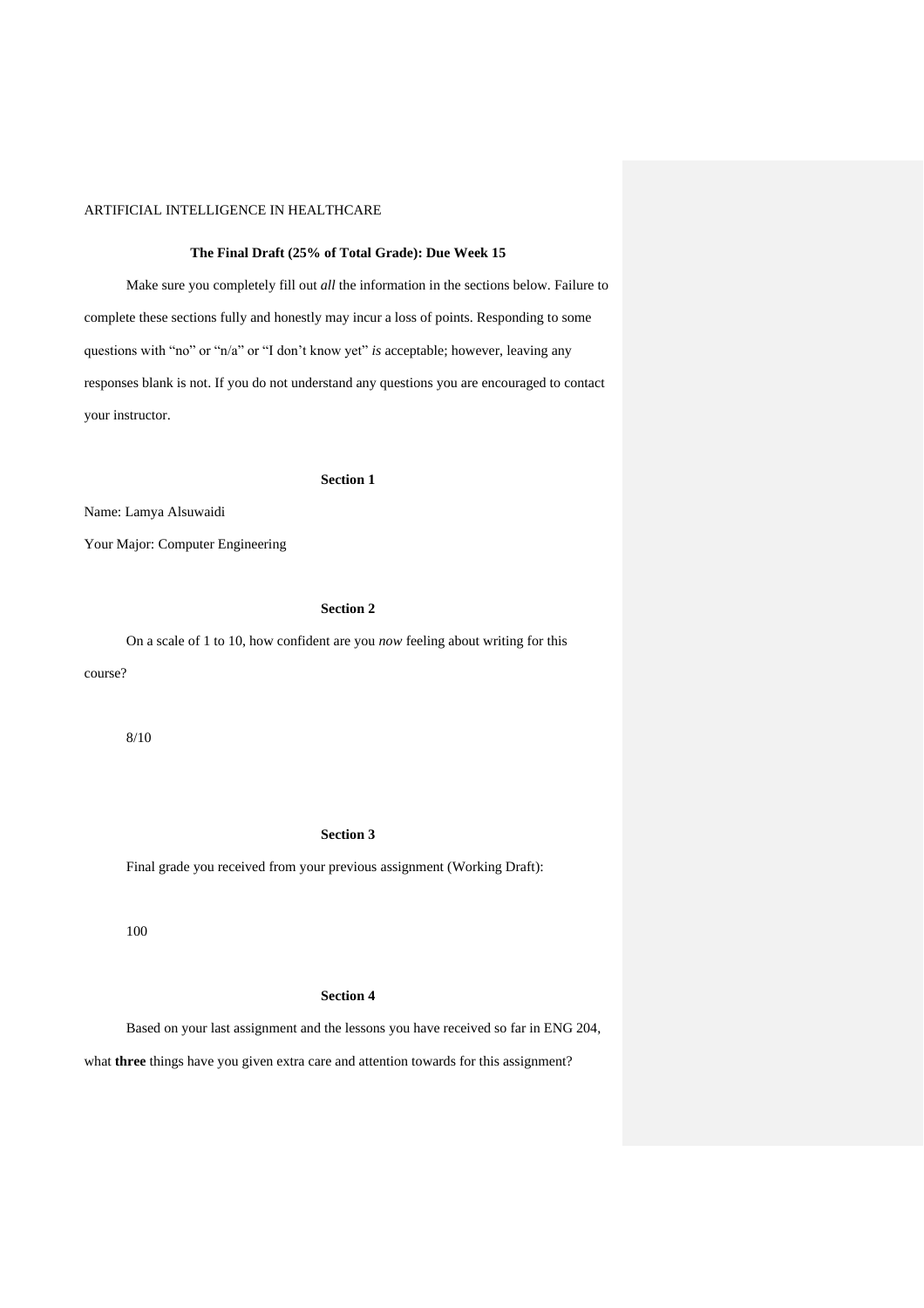1/ Cohesion: My working draft included many cohesion issues that made the transition between paragraphs and sentences unclear. For this final draft, I worked on ensuring that my paragraphs were cohesive to clarify my arguments to the reader.

2/ Organization: I improved the organization of my sections from the working draft to clarify the supporting and counter arguments.

3/ Researching for more sources: Although I had already found many sources for my working draft, I felt like I was missing strong evidence for some of arguments I presented. In addition, I had an incomplete section in my working draft because I was unable to find reliable sources. For this final draft, I conducted research to find more sources to elaborate on the supporting and counter arguments.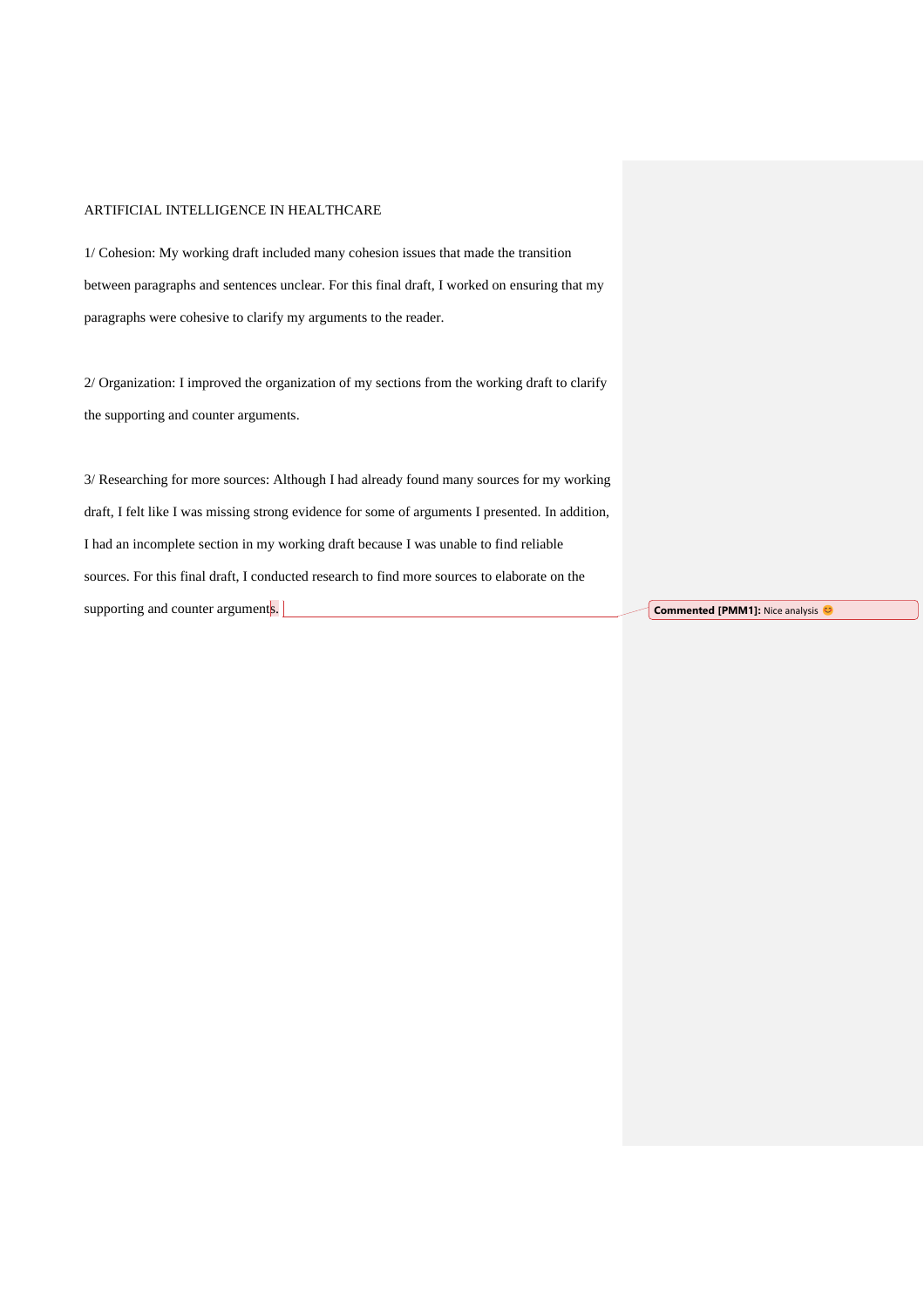## **Checklist**

Before submitting, make sure that you can write "YES" for each of the items below.

1/ I understand that if I write "YES" to any of these statements then such a response is completely true. I further understand that if there is evidence that I have not responded accurately then my paper will be returned to me ungraded. In such a case, I will have to correct my paper and resubmit it. In so doing, I will be subject to a "late penalty."

#### YES

2/ I have accurately and fully completed an Auto-Peer review of my paper.

YES

3/ I have named the file for submission as follows: Working Draft [my iLearn name]

For example: Final Draft Philip Michael McCarthy.

YES

4/ The file I am submitting is a Microsoft Word document.

YES

5/ I have read the rubric and all relevant course material, and included all the information

# required.

YES

6/ I have changed the header of this paper to the ALL CAPS title of my paper.

### YES

7/ I have pressed spellcheck/grammar check and corrected any text as appropriate.

# YES

8/ I have carefully read *out loud* my entire paper and corrected issues where appropriate.

# YES

9/ I have carefully checked my paper to ensure there are *no* examples of any form of plagiarism. I fully understand what these forms of plagiarism are and I realize fully that any

examples of plagiarism will have severe consequences (including *but not limited to* a zero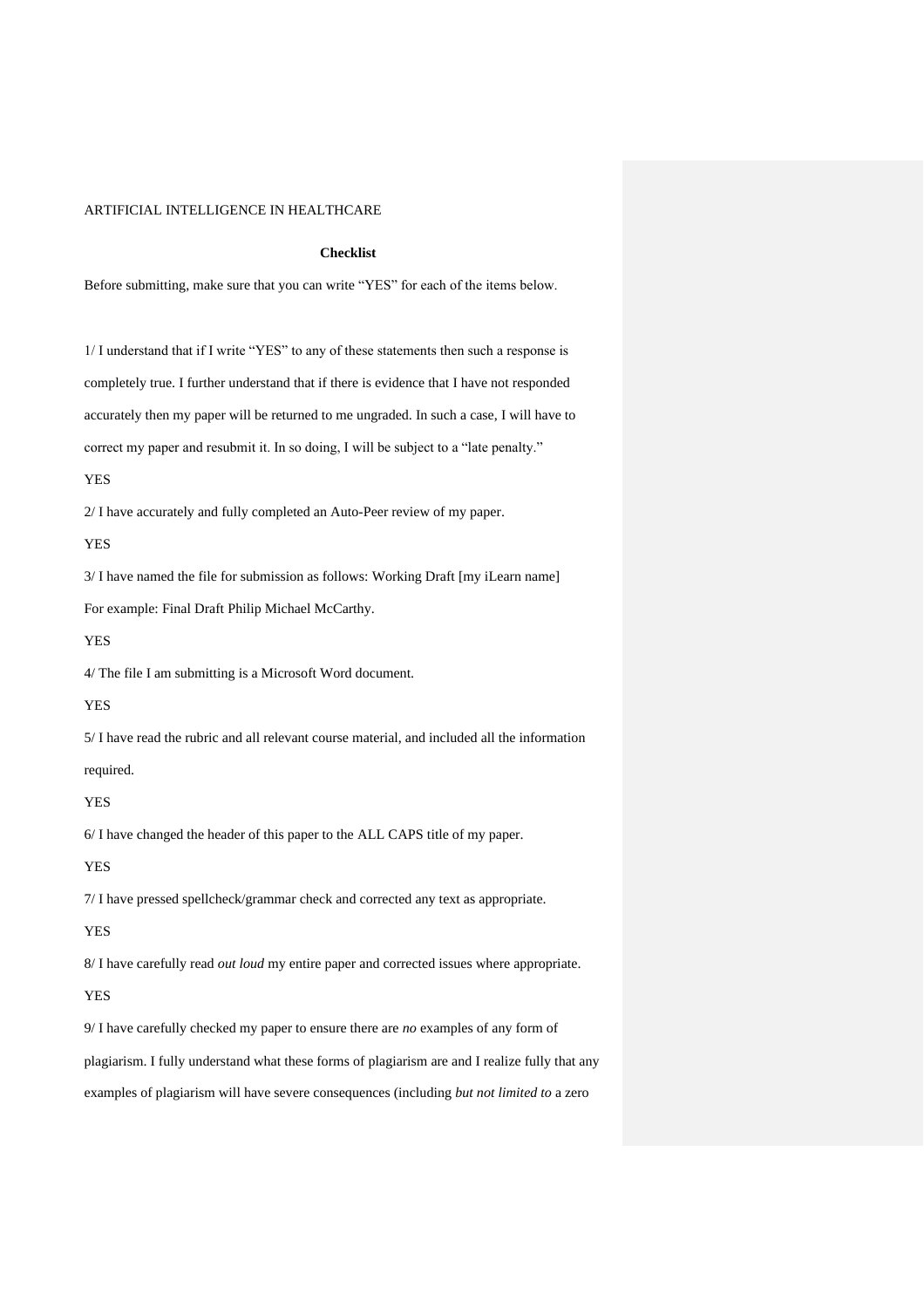grade, an F for the course, a formal report to administration, and/or having to write a completely new research paper on a different topic). I further confirm that I have had ample opportunity to discuss issues of plagiarism with my instructor and that any and all of my questions have been addressed.

YES

10/ All work submitted in this paper is my own. No other person was involved in any of the actual writing of this paper.

YES

# **Write Your Paper Below**

Begin your paper at the *start of the next page*. Note that APA Level 1 and Level 2 headers have *not* been provided for you: You are now required to complete these yourself. Complete the paper using appropriate paragraphs. Remember to leave the rubric at the end of the paper.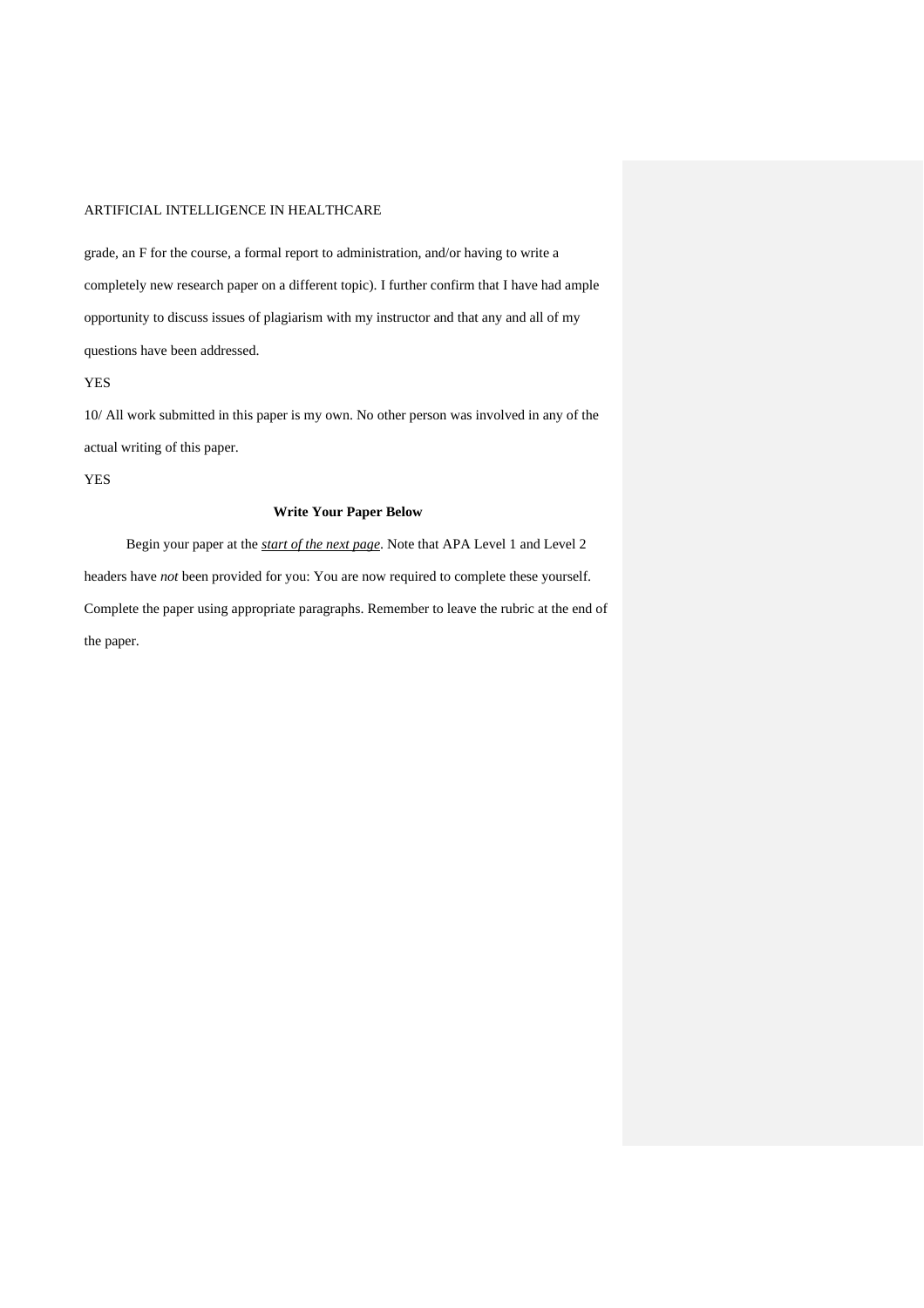## **Abstract**

The current healthcare system needs serious reform to continue meeting the increasing demands of patients. In this paper, I argue that this challenge can be overcome by the employment of artificial intelligence (AI). AI refers to machines or systems that mimic natural intelligence to solve problems and make decisions. The employment of AI in healthcare is beneficial because AI can accurately diagnose and treat patients, improve patient doctor relationships, reduce stressful working conditions in hospitals, and increase job opportunities. Despite these advantages, patients and physicians are reluctant to trust AI. These concerns include inaccurate diagnoses, compromising patient-doctor relationships, causing unemployment for healthcare workers, and data-bias challenges. I address these concerns by analyzing recent AI breakthroughs to show that the benefits of AI outweigh the risks. I conclude my paper by recommending that healthcare researchers and providers conduct further research on integrating AI into healthcare.

*Keywords*: Artificial intelligence (AI), healthcare reform, medical diagnostics, perceived care, patient-doctor relationships **Commented [PMM2]:** VERY NICE!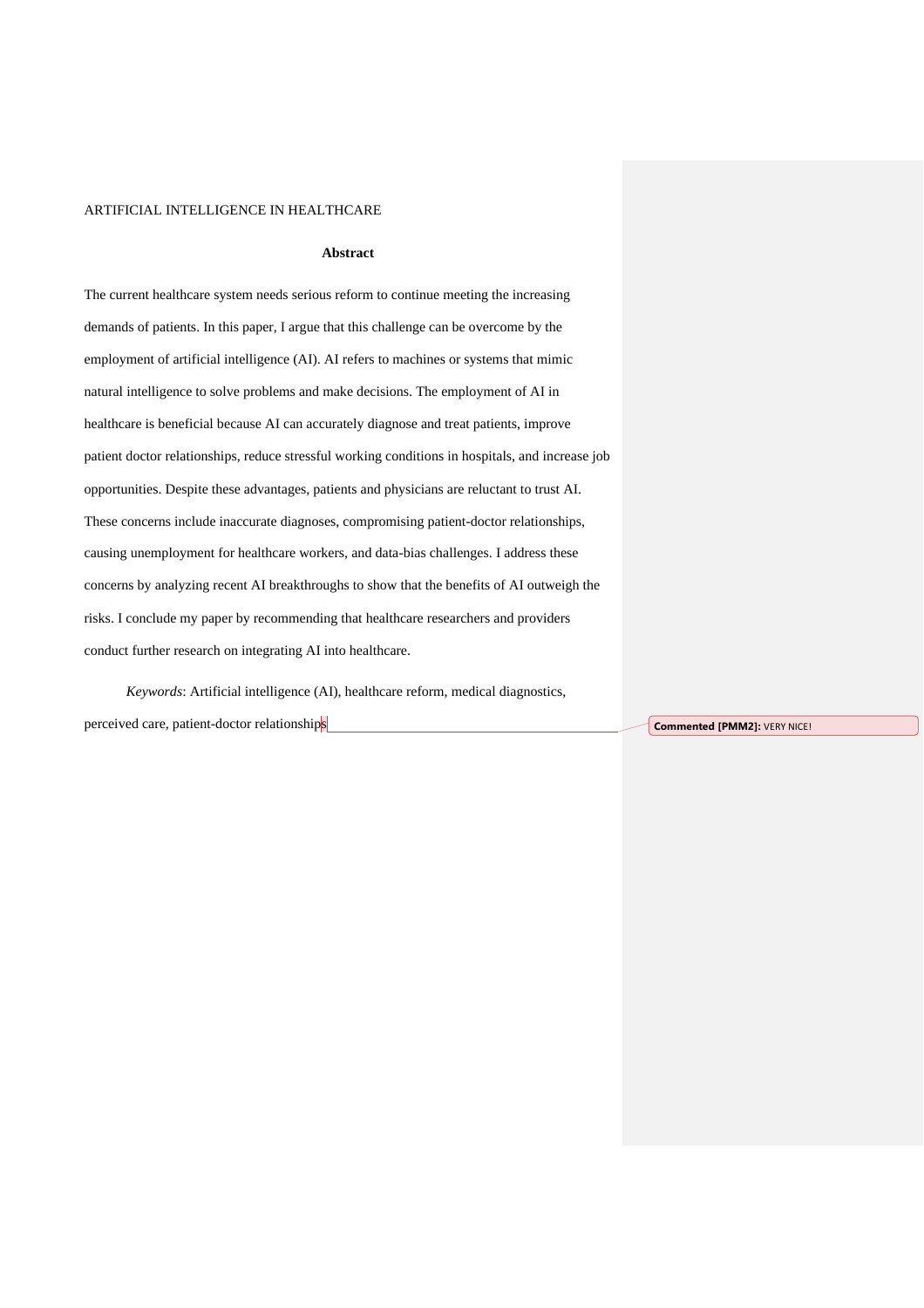#### **Artificial Intelligence in Healthcare**

In this paper, I argue that artificial intelligence (AI) should be employed to facilitate the diagnosis and treatment of hospital patients. The employment of AI has shown great potential to improve and transform existing fields and systems, including the healthcare system. Improving the healthcare system is important because the current healthcare system is facing growing demands and needs-requires serious reform to continue meeting the needs of patients. Although the application of AI has demonstrated significant advantages in healthcare, people are still reluctant to trust decisions made by AI (Yokoi et al., 2020). Therefore, I will be addressing the concerns towards employing AI to diagnose and treat hospital patients by providing evidence that shows the advantages far outweigh the concerns.

I support my position with the following arguments. First, employing AI can increase the accuracy and precision of diagnoses and treatments. Numerous studies have shown that the capabilities of AI in diagnosing patients and administering the correct treatment are just as accurate as physicians (Liu et al., 2019). Second, employing AI can improve patient-doctor relationships. Despite AI's inability to replace human emotion, studies have demonstrated that AI can improve and provide alternatives to the traditional patient-doctor relationship (Barrett et al., 2019). Third, employing AI can reduce stressful working conditions in hospitals by automating tasks. The prevalence of hospital violence and overworking has increased in recent years and employing AI can help combat both issues (Kong et al., 2019). Fourth, employing AI in hospitals can increase job opportunities for AI specialists and healthcare workers. Healthcare workers and AI specialists are needed to facilitate the development and employment of these AI systems to ensure patient safety (Lee & Yoon, 2021).

I also consider alternative positions against employing AI in hospitals. These positions include that diagnoses made by AI are not as accurate as human physicians (Jussupow et al., 2021) and that AI cannot have sustain a patient-doctor relationship (Yokoi et al., 2020). While these positions have merit, I present current advancements in the field of **Commented [PMM3]: Really good!**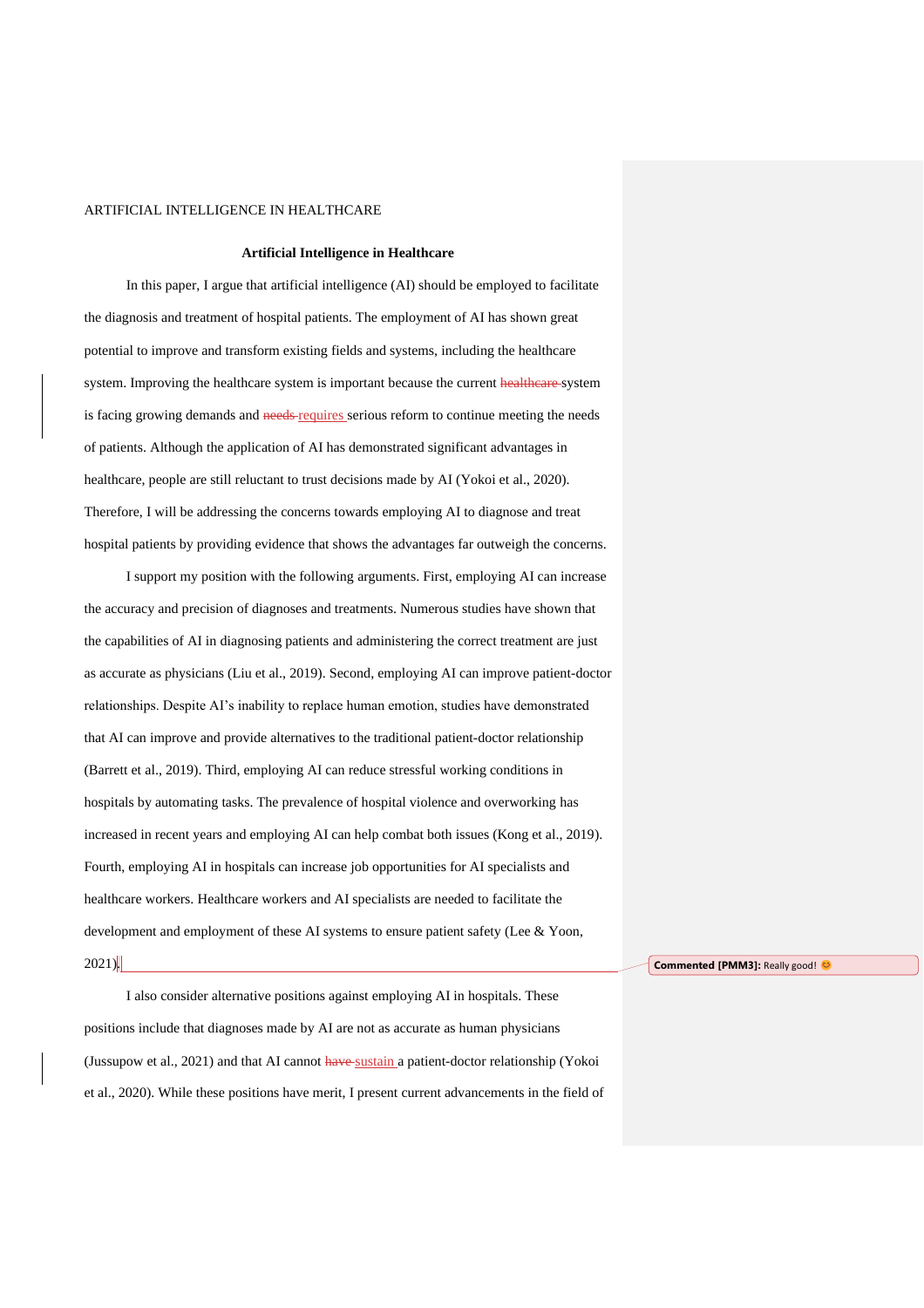AI to show that employing AI to diagnose and treat patients is advantageous. For example, Liu et al. (2019) provide evidence from multiple studies demonstrating that diagnoses made by various AI systems are more accurate than diagnoses made by physicians. In addition, Barrett et al. (2019) demonstrate an alternative to the traditional patient-doctor relationship that is equally beneficial.

This paper is important because in an age of revolutionary technology, it is unwise to ignore the impact of AI on healthcare. As such, this paper is of interest to healthcare researchers and providers because it highlights the current state of AI in healthcare and encourages further development. This further research will help ensure that both healthcare providers and patients trust and take full advantage of medical AI systems. Therefore, it is important to spread awareness on the benefits of employing AI in hospitals to ensure that we reap the full benefits of this revolutionizing technology.

#### **AI in Medical Diagnosis and Treatment**

AI can be used to facilitate the diagnosis and treatment of hospital patients. AI can be defined as machines and algorithms that attempt to mimic human intelligence to learn and make decisions (Lee & Yoon, 2021). More specifically, AI uses large datasets to identify patterns and interactions between variables. As such, clinical AI can be defined as the use of algorithms to analyze and act on medical data (Topol, 2019).

#### **Clinically Effective AI Systems**

There are two main subdisciplines of AI that have shown effectiveness in clinical settings. First, machine learning (ML) is a subdiscipline of AI that uses data-analytical algorithms to extract relevant data (Bertalan et al., 2018). As such, ML can be used to detect patterns of diseases correlated to a patient's symptoms. In addition, ML can also be used to build models that can provide prognoses (Topol, 2019).

The second subdiscipline of AI that has shown effectiveness in clinical settings is natural language processing (NLP). As defined by Jiang et al. (2017), NLP is a subdiscipline of AI that is concerned with enabling computers to process and understand text or spoken

**Commented [PMM4]:**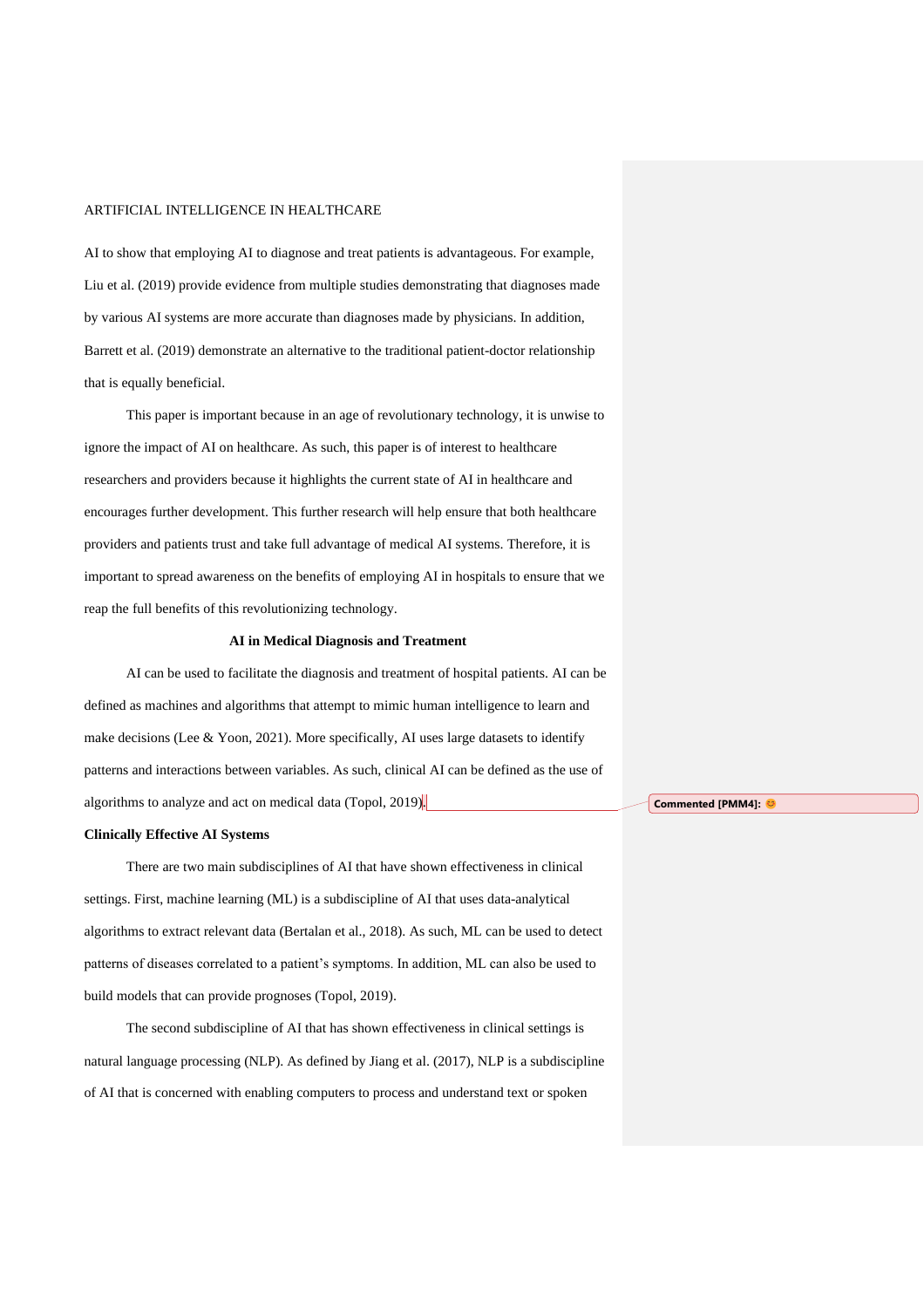language. Jiang et al. argue that using NLP in a clinical setting is useful because large proportions of clinical information, such as laboratory reports or physical examinations, are in the form of text. Accordingly, NLP can extract relevant data from clinical text to aid in diagnosing and treating patients.

#### **Improving Current Diagnostic and Treatment Systems**

Clinically effective AI systems can improve the accuracy of diagnoses and treatments administered to hospital patients. More specifically, AI systems can unlock relevant information hidden in massive amounts of clinical data (Jiang et al., 2017). This information in clinical data is key to accurately diagnosing a patient because diagnoses rely on a thorough evaluation of a patient's symptoms and characteristics. Accordingly, AI is well-suited to analyze many variables related to a patient's health to provide an accurate diagnosis.

Although AI is well-suited to diagnose and treat patients, critics may argue that diagnoses made by AI are not as accurate as those made by physicians. However, increasing research shows that AI can perform at a level equal to physicians. For example, Liu et al. (2019) conducted research to assess studies that compared the accuracy of diagnoses made by deep learning algorithms to those made by physicians. The researchers developed a hierarchical model and set of criteria to evaluate and narrow down thousands of articles to those relevant to the study. The result of the study was that deep learning algorithms have demonstrated that their ability to diagnose patients is equal to, and sometimes more accurate than those of physicians.

In addition to regular diagnoses, AI can be used to provide early diagnoses. AI can analyze and detect subtle changes in medical images to detect and diagnose a disease at an early stage (Lee & Yoon, 2021). These early diagnoses are important to increase the chance of effective treatment and ensuring the best patient outcome. For instance, McKinney et al. (2019) present an AI system that can identify breast cancer at earlier stages of the disease. The authors highlight that breast cancer is difficult to detect because the interpretations of mammographic images in breast cancer screenings vary with each clinician. The proposed AI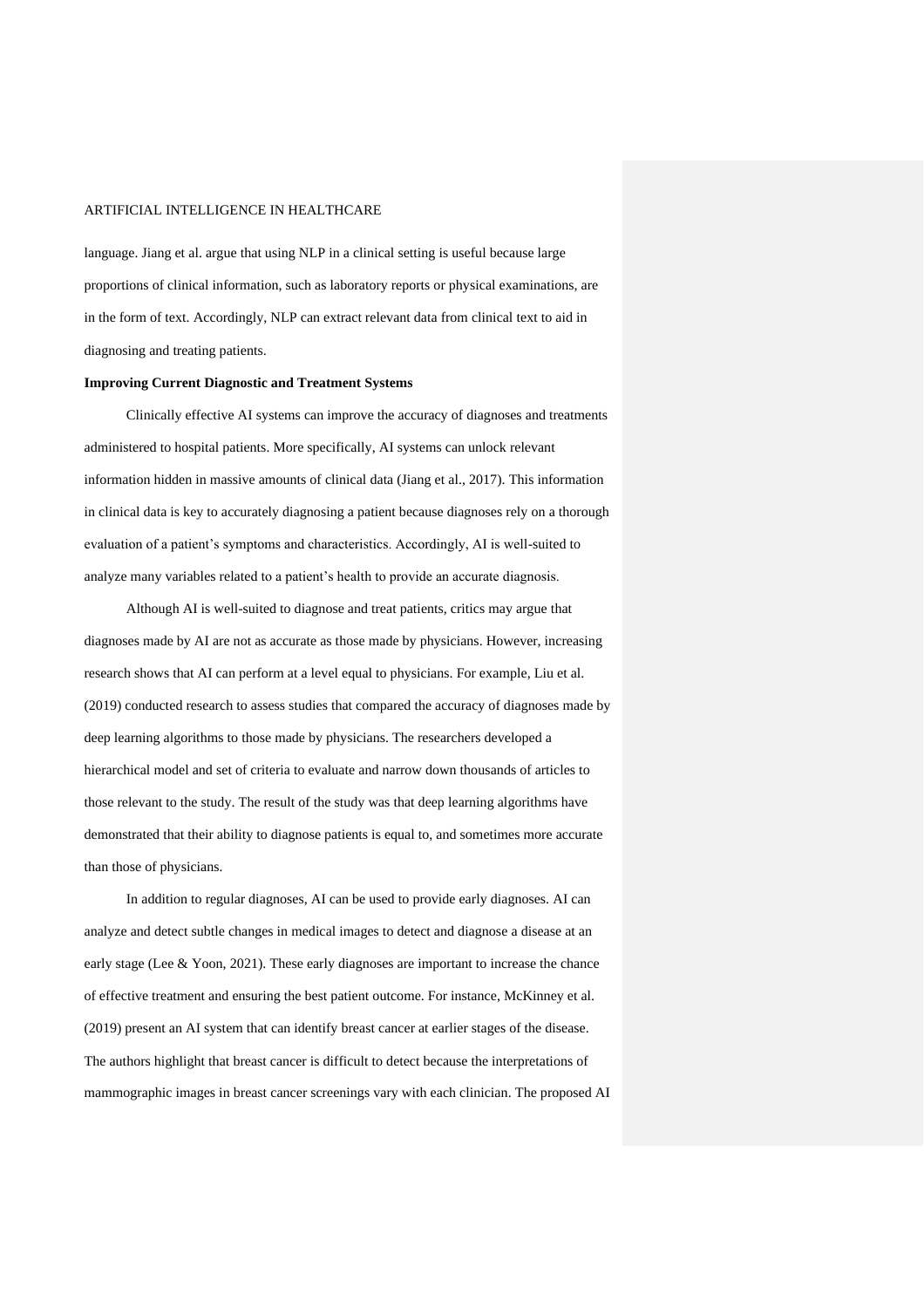system solves this issue by comparing images from the screening to images of confirmed breast cancer cases. The result of the study demonstrates that the AI system can outperform or perform at a level equal to the radiologists.

#### **Bridging the Gap Between AI and Physicians**

While AI has demonstrated high accuracy in diagnoses, some experts in the healthcare industry are concerned about the safety of AI. That is, the healthcare industry is reluctant to implement modern technology because of the potential risk to human life. Despite the risks associated with the employment of AI in healthcare, AI has already been implemented in other high-risk fields. For instance, the aviation industry relies on AI systems to pilot aircrafts. The use of AI in aircrafts allows safe navigation in uncertain and dynamic environments because AI can consider various variables at the same time (Wall & Krummel, 2020). Although people were skeptical at the time, AI systems are safely piloting aircrafts today. As such, the only method to determine the competence of AI in healthcare is to apply AI to real clinical settings.

Applying AI to real clinical settings will be a challenging task. More specifically, applying AI to preexisting diagnostic systems is difficult because of the considerable differences between both systems (Cabitza et al., 2020). For example, one challenge in employing AI to clinical settings is understanding how AI comes to a diagnostic conclusion. As AI develops more complex algorithms, it becomes difficult to understand the decision process of the system (Yokoi et al., 2020). Since trust in the capabilities of AI is important for medical applications, clarifying how an AI system comes to a conclusion can help foster trust in patients and physicians (Siau & Wang, 2019).

One way to bridge the gap between AI and physicians is AI augmentation. AI augmentation is the enhancement of human abilities through AI. A study conducted by Jussupow et al. (2021) aims to observe this enhancement by assessing the performance of physicians with AI augmentation. In the study, novice physicians made diagnostic decisions regarding pulmonary function values from a CT scan with the support of an AI system. To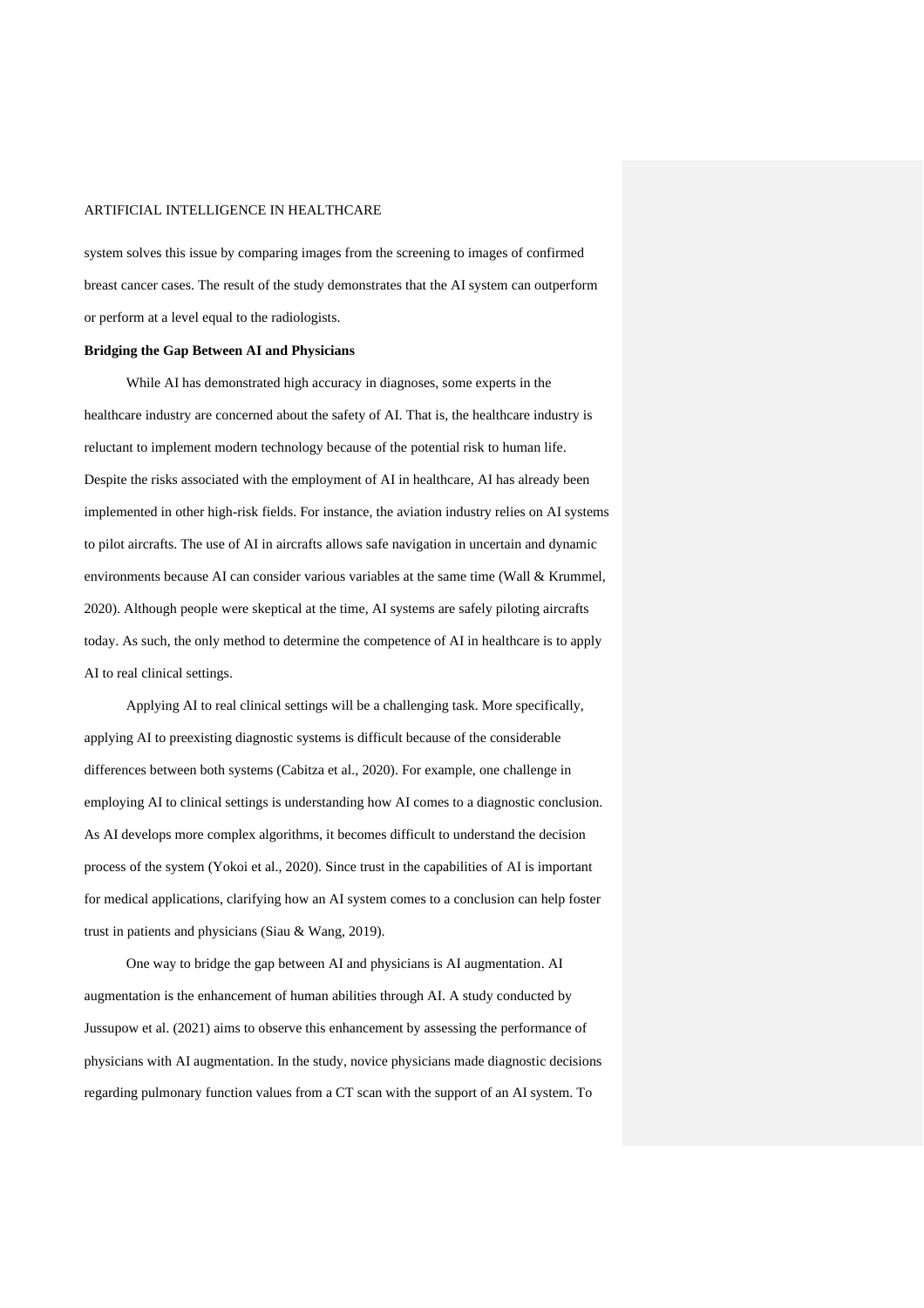determine the efficiency of AI augmentation, the AI system was designed to provide both correct and incorrect advice to the novice physicians. Jussupow et al. found that when the physicians practiced both self-monitoring and system-monitoring, decision augmentation was significantly more accurate than without decision augmentation.

Although there are challenges, AI can support providers and patients at every stage of care. For instance, AI can provide physicians with a second opinion when diagnosing a patient (Jussupow et al., 2021). In addition, AI can provide physicians with a predictive analysis using patient data to determine the best treatment options for the patients (Ahmad et al. 2021). These benefits demonstrate that the cooperation of AI and physicians can help improve diagnosis and treatment quality. As such, instead of viewing the relationship as AI versus physicians, the relationship should be viewed as physicians alone versus physicians complemented by AI.

#### **Patient-Doctor Relationships with AI**

The patient-doctor relationship is a core element of healthcare. As defined by Ridd et al. (2009), the patient-doctor relationship is a consensual relationship where  $a$ -patients places trust in doctors to help them maintain or regain their health. In addition, Ridd et al. highlight that knowledge, trust, loyalty, and regard are indicators of a strong patient-doctor relationship. In contrast to traditional patient-doctor relationships, patient-AI relationships rely solely on the patient's trust in the AI system. Therefore, it is important to establish and maintain trust in a patient-AI relationship to improve patient outcomes and experiences.

### **Distrust of AI**

Despite research supporting the efficacy of AI in healthcare, patients are reluctant to trust decisions made by AI. A study conducted by Yokoi et al. (2020) investigates trust in patient-AI interaction. The researchers conducted an online experiment where individuals were surveyed about scenarios regarding options of treatment in a hospital. The researchers found evidence suggesting that humans were overall less likely to trust an AI system than a human physician despite both providing the same treatment options.

**Commented [PMM5]:** You are SUCH a good writer!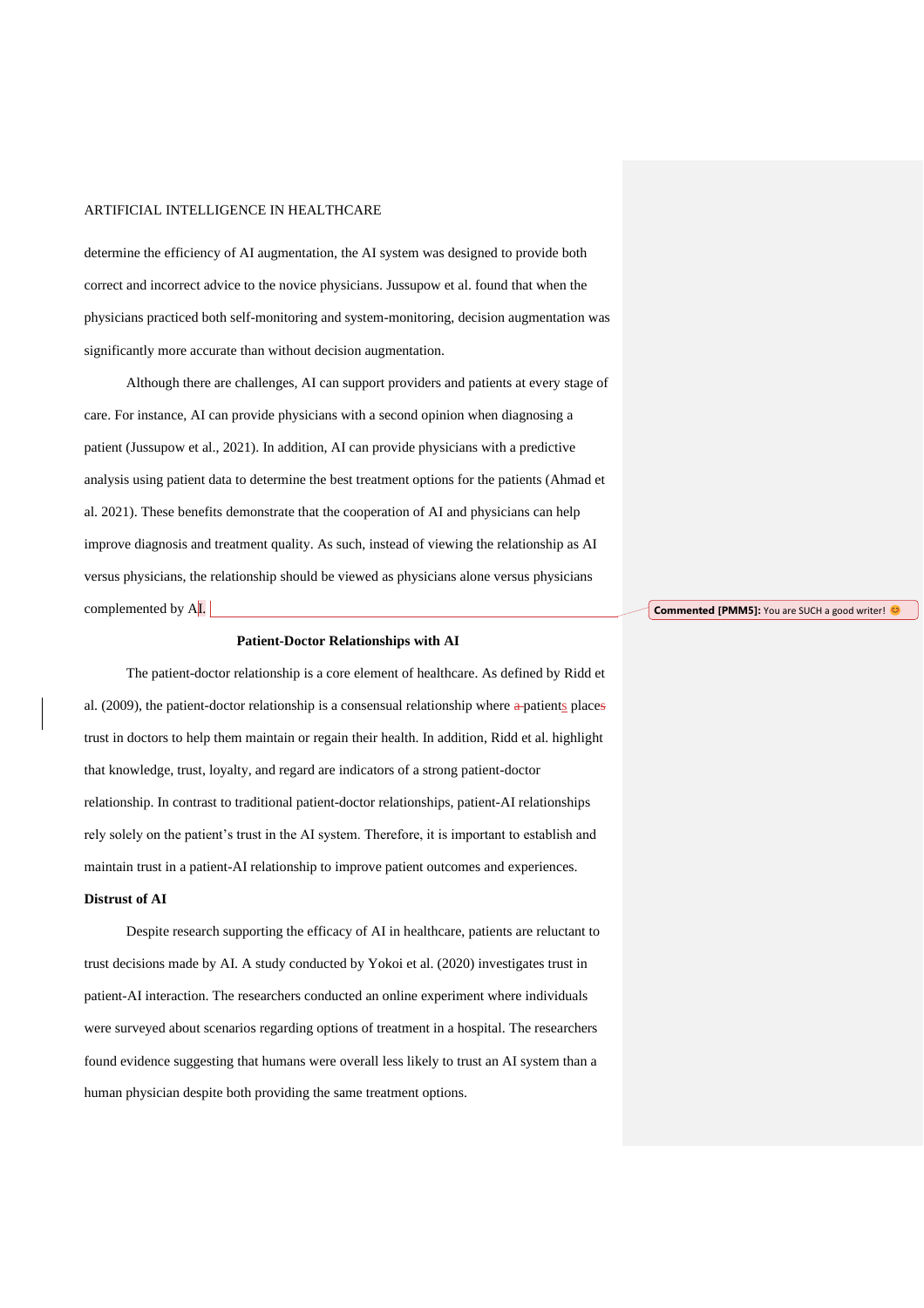Understanding the reason for patients' distrust in AI is key to improving the AIpatient relationship. As argued by Longoni et al. (2019), patients are reluctant to trust AI because patients believe that AI will neglect a patient's unique characteristics and circumstances. This belief of uniqueness neglect emerges because patients view machines as only capable of operating in a standardized manner. In addition, the authors highlight patients are more likely to exhibit resistance to medical AI when deciding for themselves or for a person perceived as unique than when deciding for a person who was not perceived as unique.

Another reason for the lack of trust that patients have in AI is AI's inability to express emotion and empathy in the same way that humans do. Although some AI systems attempt to mimic human affection, patients perceive that affection as disingenuous (Stephanidis et al., 2019). As a result, patients are less likely to trust an AI system than a human physician.

#### **How AI Can Transform Patient-Doctor Relationships**

Despite current AI's inability to replace human emotion, there are equally beneficial alternatives to the traditional patient-doctor relationship. For example, Barrett et al. (2019) propose an unorthodox approach to treating heart failure. This proposed model aims to combat the lack of personalized treatment for heart failure. The proposed model includes a combination of AI and gamification to provide personalized care to patients without the interference of healthcare professionals. Barrett et al. highlight the improved engagement and treatment quality reported by the patients using the AI system. Overall, the model demonstrates how AI can provide the same benefits that patient-doctor relationships do.

AI can also aid in strengthening existing patient-doctor relationships. AI allows physicians to spend more time with their patients by automating administrative tasks related to diagnoses and treatments (Lee & Yoon, 2021). Similarly, AI can allow patients to change the dynamic of a patient-doctor relationship by giving patients more control over the diagnostic and treatment process (Barrett et al., 2019). This increase in control from the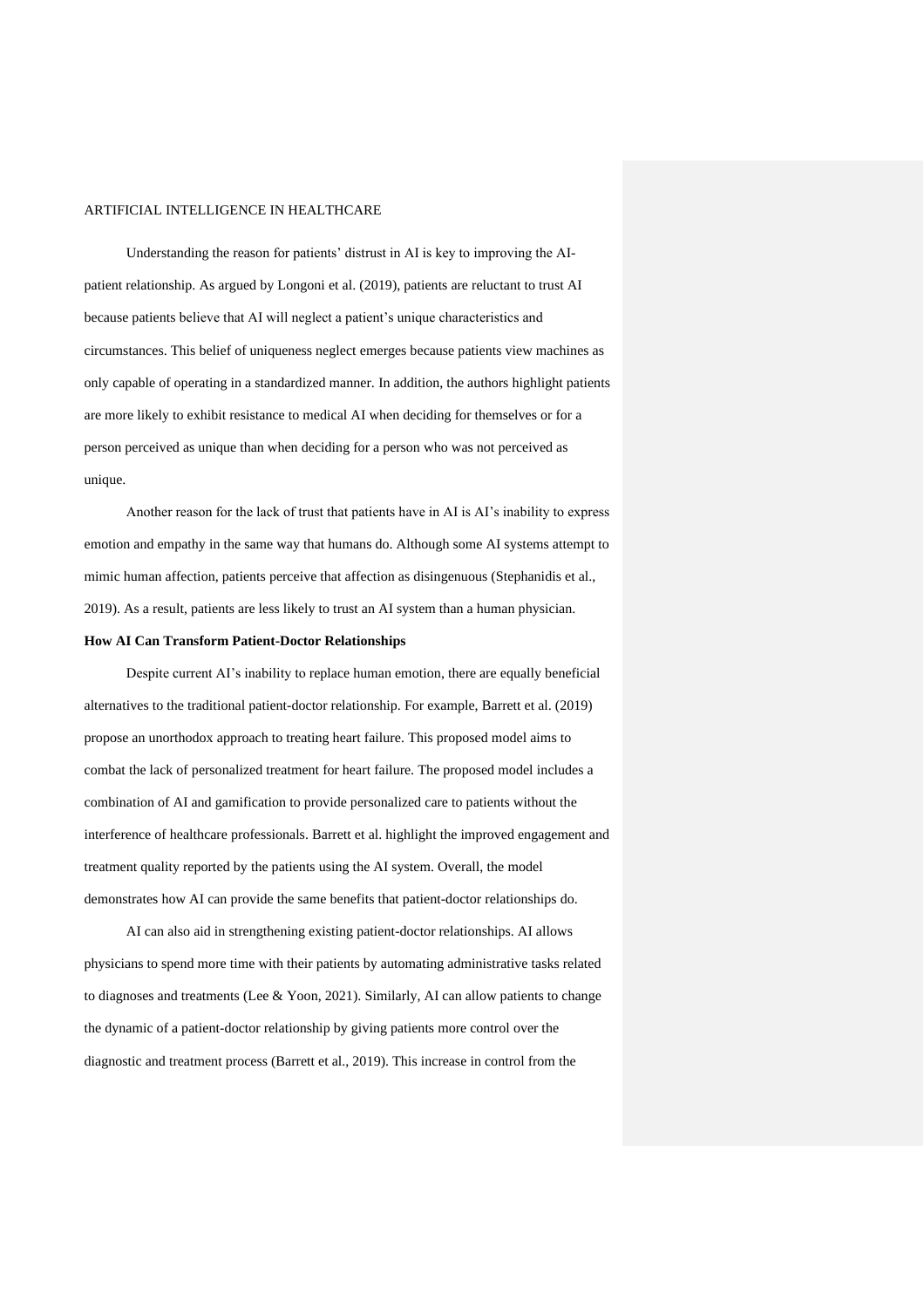patients' side transforms the traditional patient-doctor relationship from authoritative to collaborative.

In addition to the alternatives and benefits that AI can provide to patient-doctor relationships, the concerns that patients have towards AI can also be alleviated. By using AI to give patients more control over the diagnostic and treatment process, patients will be more likely to trust decisions made by AI systems (Barrett et al., 2019). Therefore, more research should be conducted to increase the accessibility of AI to improve the patient-AI relationship (Stephanidis et al., 2019).

#### **Improving Hospital Working Conditions With AI**

The quality of a hospital's environment directly influences the quality of healthcare provided (Melo, 2018). More specifically, hospitals are dynamic environments shaped by the interactions between patients and healthcare workers. Therefore, it is important to maintain a positive work environment to ensure the delivery of high-quality healthcare.

#### **Physician and Nurse Stress in Hospitals**

Physicians and nurses have a major impact on patient experiences and healthcare quality. However, studies suggest that healthcare workers are struggling to provide highquality **health**care because of stress (e.g., Kong et al., 2019). As reported by Salari et al. (2020), physicians and nurses are stressed because of their responsibility to care for patients. More specifically That is, staffing shortages and the increasing demand for healthcare services in hospitals have resulted in physicians and nurses being responsible for many patients at a time. These increased responsibilities have made it difficult for physicians and nurses to provide timely and high-quality healthcare. As a result, the inability to meet patients' needs has caused physicians and nurses to become stressed

Another major contributor to the increase in healthcare worker stress is hospital violence. Although violence towards healthcare workers has always been a global health problem, causes associated with the increasing demand for healthcare services have caused the frequency of hospital violence to increase. Kong et al. (2019) assess the increasing

**Commented [PMM6]:** Just because "more specifically" has been used quite a lot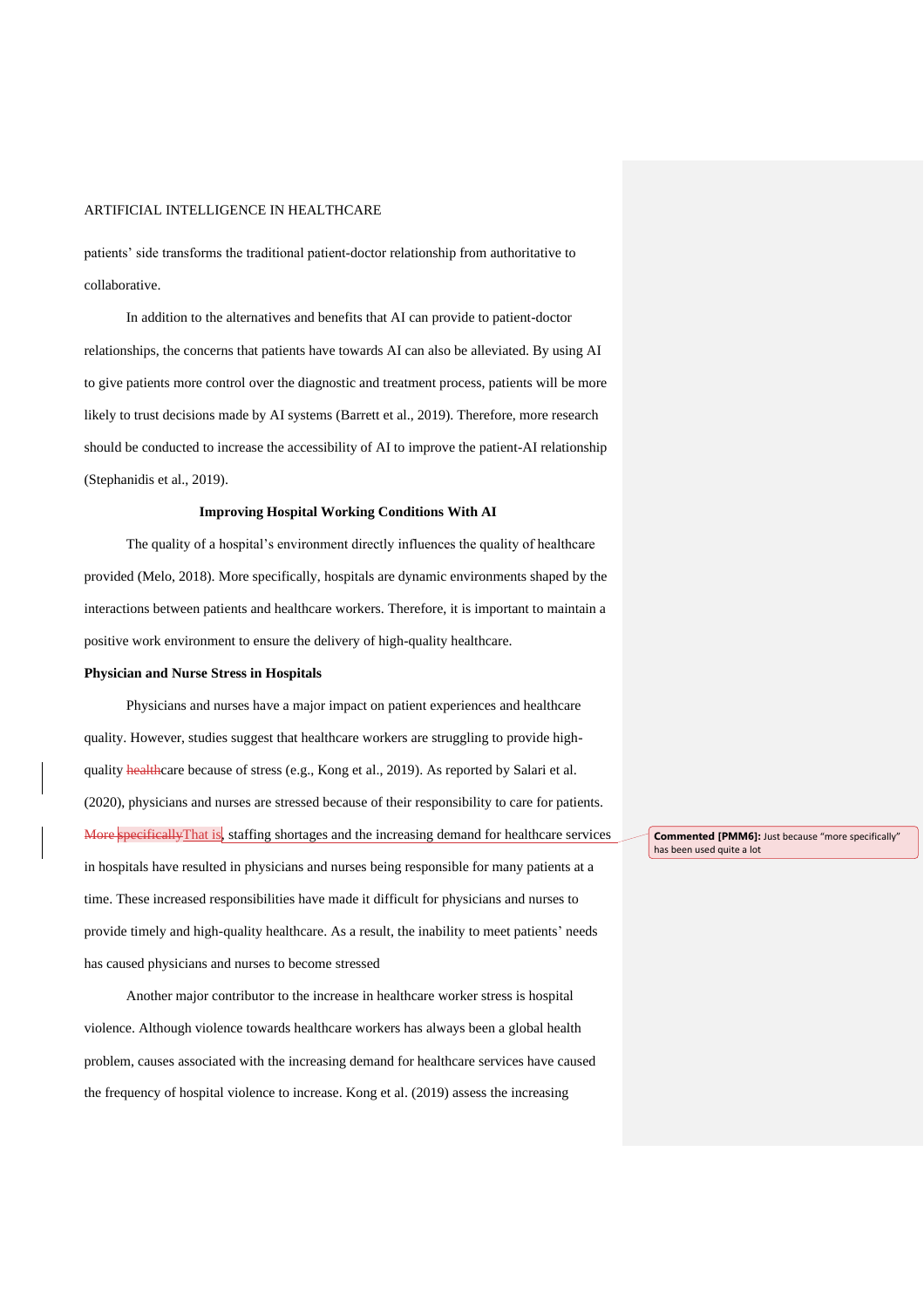prevalence of hospital violence towards physicians in Chinese hospitals. The authors argue that Chinese health officials have failed to properly improve their medical care standards and effectively manage their healthcare workers. Kong et al. also argue that the lack of proper appropriate management towards healthcare workers has transformed hospitals into a battleground where physicians are the main target. As a result, Chinese medical students express regret towards choosing to learn medicine and only one-sixth of medical students pursue a medical-related profession after graduation.

# **Employing AI to Reduce Physician and Nurse Stress**

Despite the challenges associated with resolving physician and nurse stress, AI can reduce stressful working conditions in hospitals in numerous ways. For instance, AI can increase the speed of administering diagnoses and treatments. Topol (2019) estimates that AI can process over 250,000,000 images used for diagnosing patients daily. The speed of diagnoses made by AI systems is advantageous because it will increase the efficiency of diagnostic systems and the speed of treatments. This increased efficiency will help combat physician stress and burnout because physicians can spend more time on engaging tasks.

Another way that AI can reduce stressful working conditions in hospitals is by providing prognoses. AI can also provide prognoses to determine the likely course of a medical condition. According to Mansour et al. (2019), prognoses can aid in reducing the large number of hospital patients being admitted because accurate prognoses will prevent readmission of patients. For example, an article by Schaefer et al. (2020) demonstrates how AI can be used to treat and prognose rare diseases. According to Schaefer et al., it takes more than five years, eight physicians, and two to three misdiagnoses until a patient receives a correct diagnosis for a rare disease. The long diagnosis process can cause stress and frustration for both the patient and physicians. The authors suggest that AI can be used to improve the diagnosis and treatment of rare diseases because AI can easily extract and memorize large quantities of information on rare diseases that would otherwise burden a human physician.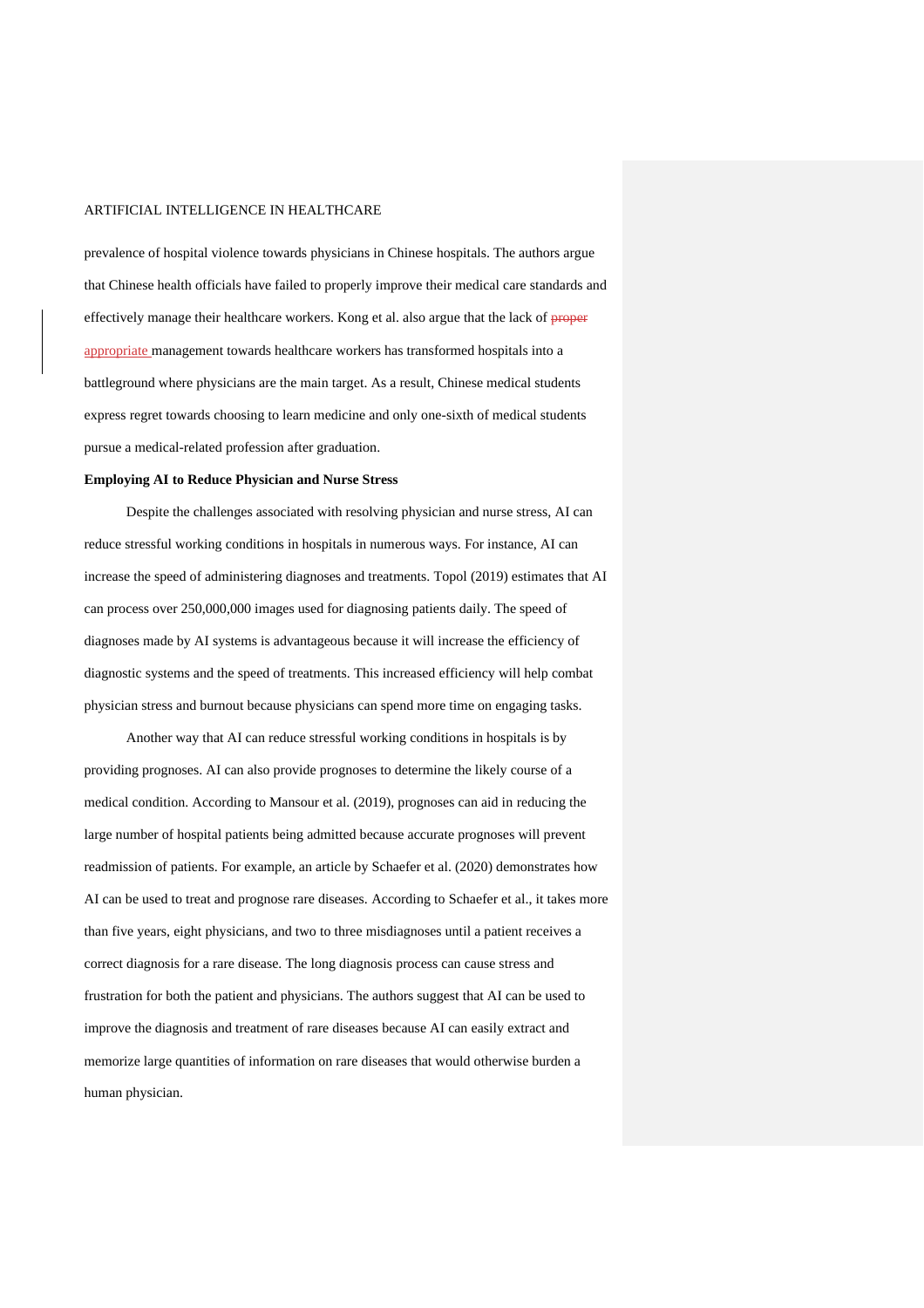### **Global Healthcare With AI**

Employing AI will cause a paradigm shift in healthcare worldwide. More specifically, the employment of AI worldwide proposes many benefits to the healthcare system, but also many challenges. Understanding these benefits and challenges is important to effectively employ AI to healthcare systems worldwide. As such, assessing the global impact that AI has on healthcare will aid in overcoming these challenges and taking full advantage of the benefits AI has to offer to the healthcare system.

#### **Global Data and AI**

The effectiveness of AI relies on the data provided to the AI system. By employing clinical AI systems worldwide, these AI systems will have access to more clinical datasets and can be used to diagnose and treat more patients. For instance, resource-poor settings can employ AI to diagnose and treat patients when medical experts are unavailable (Wahl et al., 2018). As such, increased access to clinical datasets is beneficial because AI systems can unlock relevant information to accelerate the development of the AI system and improve patient outcomes (Lee & Yoon, 2021).

Providing clinical AI access to global healthcare datasets can benefit the healthcare system in numerous ways. One benefit of providing global healthcare datasets to clinical AI systems is that these AI-systems can help with disease management. For example, Yoganandhan et al. (2021) demonstrate how the employment of AI during the COVID-19 pandemic benefits the healthcare system. The COVID-19 outbreak puts frontline healthcare workers at risk for infection while providing treatment to infected patients. To minimize this risk of infection, the authors argue that the employment of AI in hospitals can reduce the number of physical interactions between patients and healthcare workers.

In addition to disease management, AI can help combat implicit bias among physicians. As defined by Chapman et al. (2013), implicit bias refers to unintended bias that impacts decision-making. Chapman et al. argue that implicit bias among physicians may lead to patients receiving inaccurate diagnoses and poor treatment. Implicit bias can be reduced by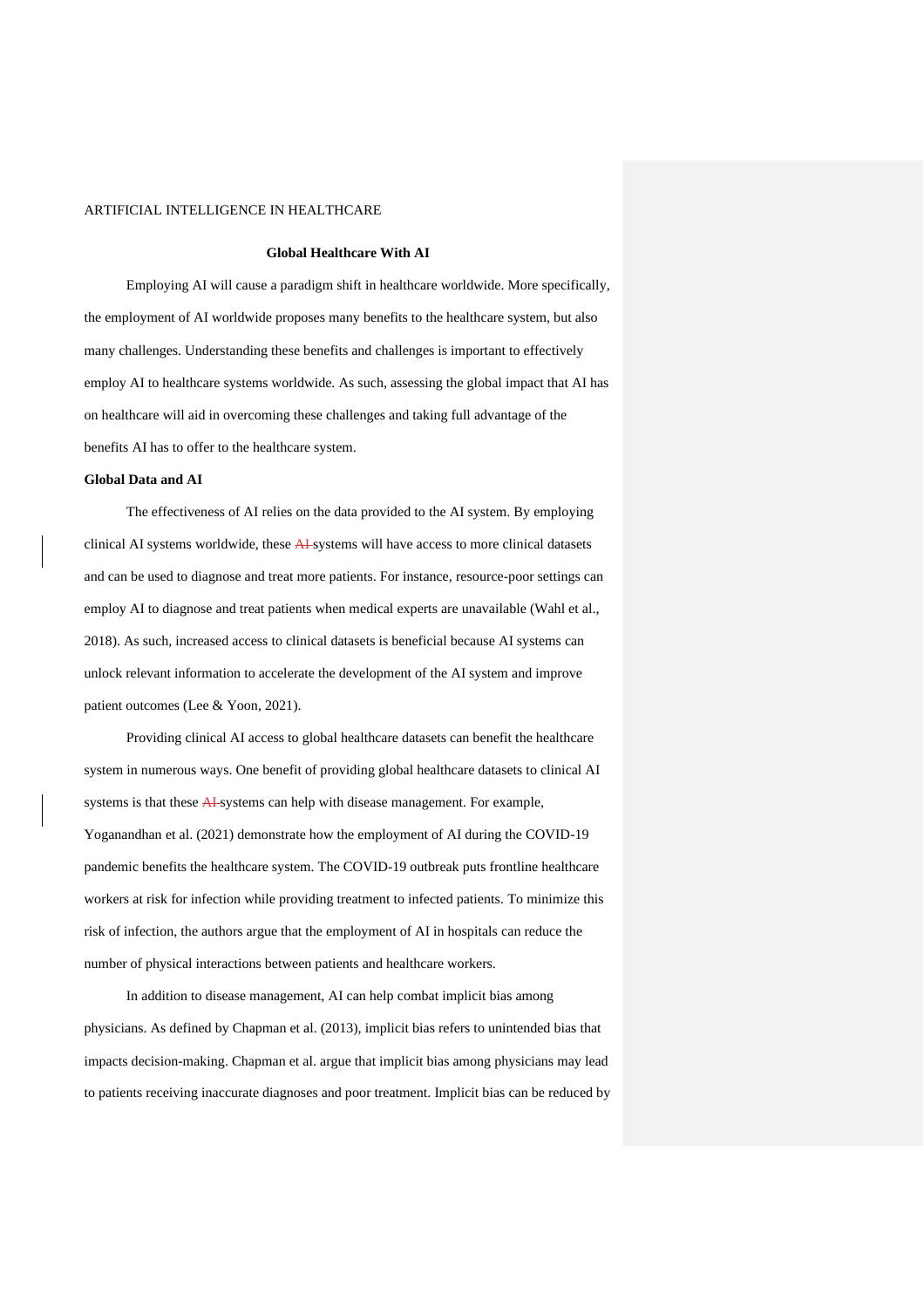the employment of AI. For example, Rezk et al. (2022) suggest that AI can be used to improve the diagnosis and treatment of skin conditions. Rezk et al. argue that the underrepresentation of dark skin images in dermatological textbooks reflects racial injustice in healthcare. This underrepresentation can result in delayed and incorrect diagnoses for people of color. To compensate for this lack of representation, the researchers propose an AI system that evaluates clinical images to detect skin cancer for all skin tones. Although the AI system is still in development, this system is a step towards improving patient outcomes by reducing implicit bias and increasing representation.

Despite AI's ability to combat implicit bias, critics argue that AI also has the potential to be biased. More specifically, outcomes generated by AI systems reflect bias in the data used to train the AI system. According to Leslie et al. (2021), AI systems trained on biased clinical data could reinforce and amplify discrimination against patients in numerous ways. First, patterns of health discrimination in datasets can be reflected in the outputs of the AI system. Second, the lack of representation in datasets will cause the AI system to provide inaccurate outputs. Third, choices made during the design, development, and deployment of these AI systems can impact the AI system's reliability.

Although AI can reflect bias, bias in AI systems can be minimized. For instance, Norori et al. (2021) highlight that the global availability of datasets for AI can reduce bias and reflect the needs of more diverse populations. In addition, Crigger et al. (2022) suggest a framework that can guide AI specialists, healthcare officials, and physicians to develop and adopt unbiased AI systems. Overall, bias in AI systems can be minimized by providing diverse datasets to these AI systems. Therefore, it is important for healthcare officials and AI developers to account for any potential biases during the design, development, and deployment of these clinical AI systems (Leslie et al., 2021).

## **Increased Job Opportunities in Healthcare and AI Development**

The increasing prevalence of AI will require healthcare and AI specialists to maintain the AI systems. Despite this requirement, critics argue that AI is causing a rise in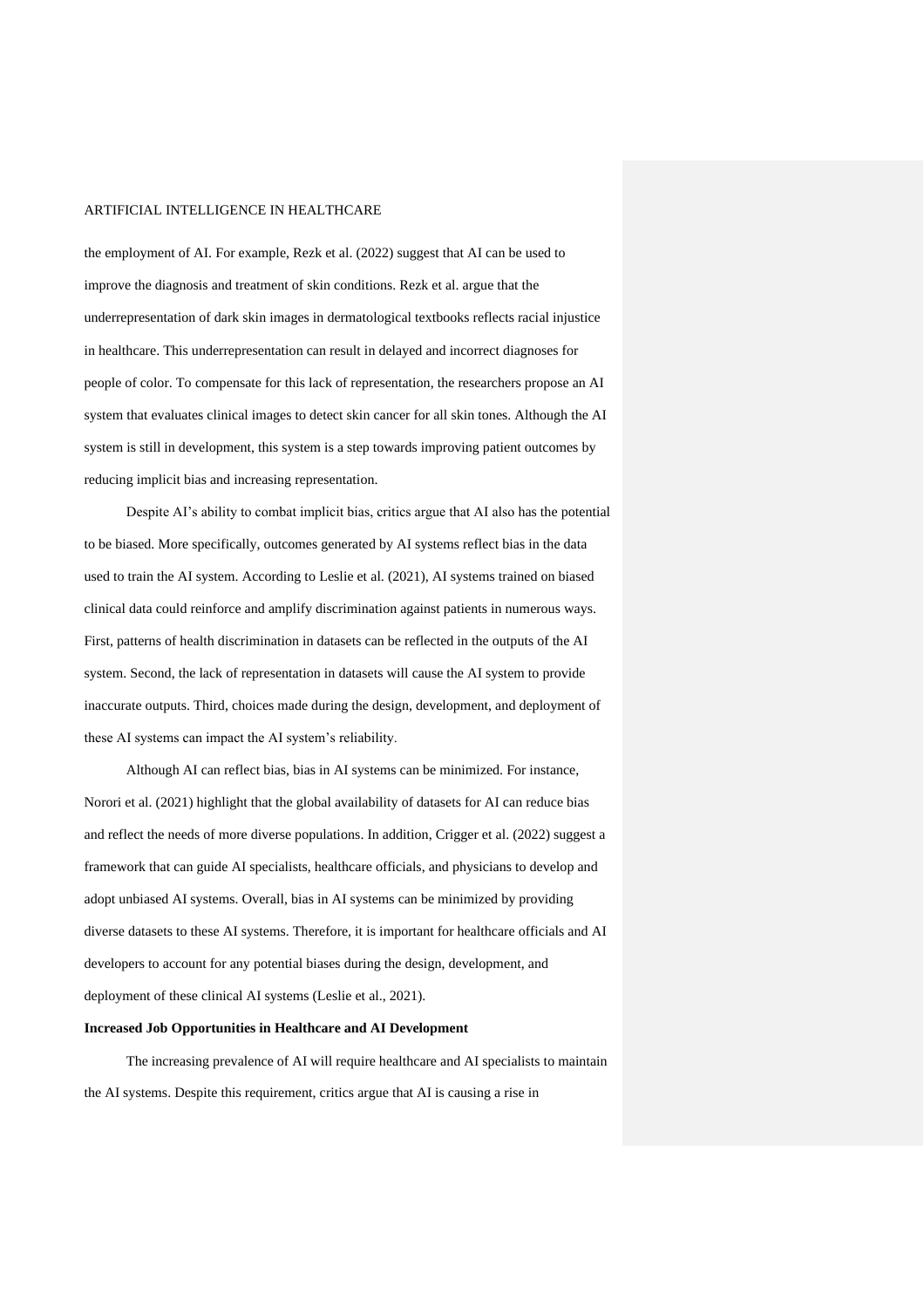unemployment for healthcare workers. With the current trajectory of healthcare, global staff shortages are expected to continue increasing (Topol, 2019). However, the reasons for the rise in unemployment for healthcare workers are issues rooted in the current healthcare system and not necessarily AI. Bertalan et al. (2018) argue that the real reasons for the healthcare workforce crisis are physician shortages, physician burnout, and high demand for chronic care.

The issues causing the healthcare workforce crisis can be resolved by the employment of AI. That is, AI can create more healthcare jobs than it eliminates. Despite the employment of AI in hospitals, healthcare workers will still be needed. In addition, AI specialists will be required to resolve any issues related to medical AI systems. For instance, Wall and Krummel (2020) address the safety of automated AI surgeries. The authors highlight that automated surgeries always require facilitation by professional surgeons to maintain patient safety in case an unanticipated situation arises. Similarly, physicians and nurses are still needed to facilitate clinical diagnoses and treatments made by AI to ensure patient safety.

In addition to creating more jobs in healthcare, AI can provide medical specialists with job opportunities in AI development. AI development requires professionals in fields such as computer scientists, cybersecurity specialists, data analysts, and human-AI interaction (Lee & Yoon, 2021). In the case of clinical AI systems, the data used to train the AI systems must be validated by medical specialists to verify that the AI systems are beneficial to implement (Ahmad et al., 2021). As such, leveraging AI's full potential requires collaboration between professionals in various fields.

#### **Conclusion**

The current healthcare system is facing a growing demand for healthcare services and is struggling to meet the needs of patients. AI can improve and transform current systems because AI offers numerous advantages over traditional healthcare systems. Among the numerous advantages of AI in healthcare are improving the accuracy and speed of diagnostic systems, maintaining a healthy work environment, and increasing job opportunities.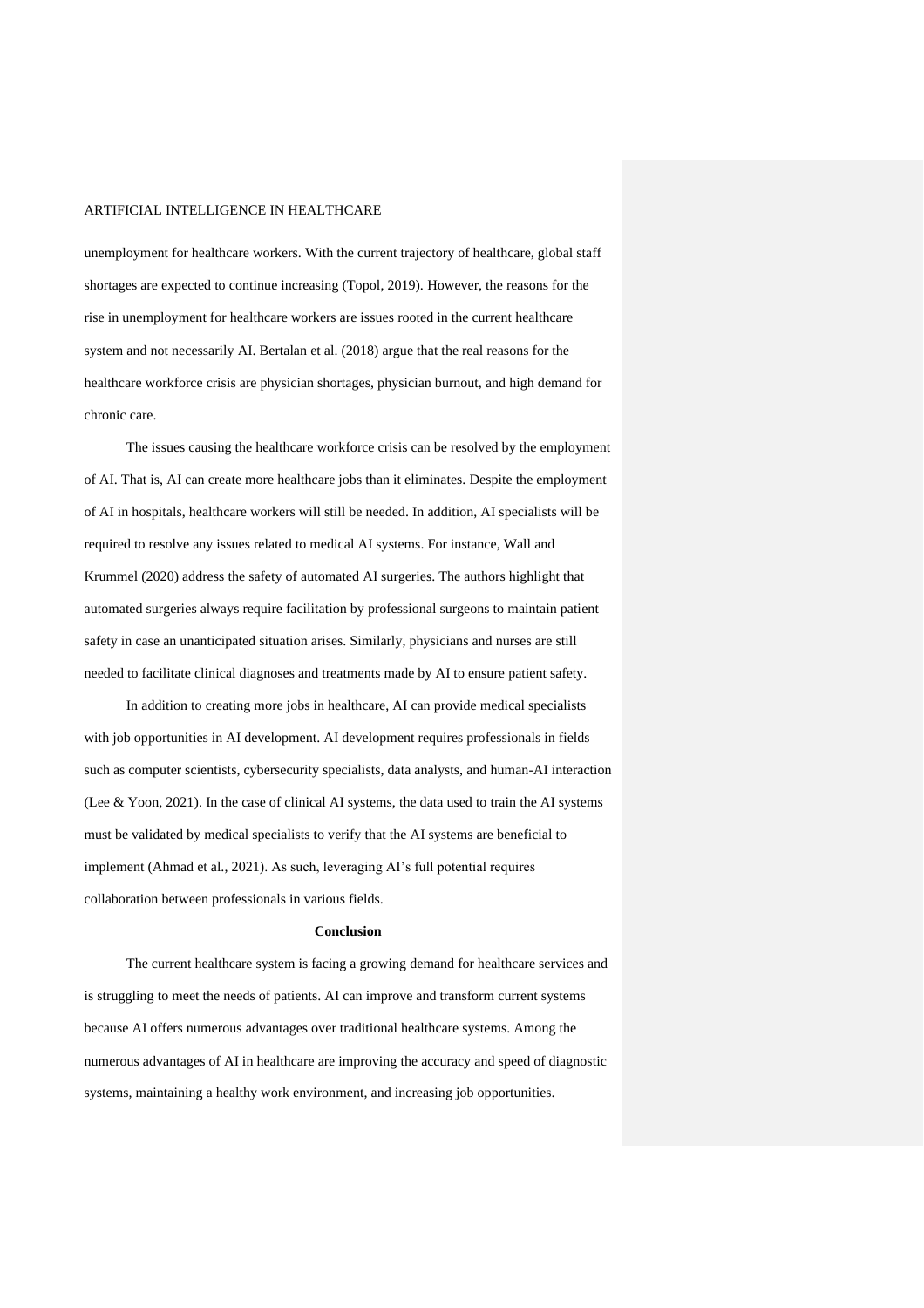Although AI has demonstrated success in controlled research trials, critics are concerned about the safety of AI in real clinical environments. First, critics argue that diagnoses made by AI are not as accurate as those made by physicians. However, evidence shows that the diagnostic performance of AI is equal to that of physicians. Second, a challenge for AI is replicating patient-doctor relationships. Despite AI's inability to accurately mimic empathy, AI can improve and provide alternatives to the traditional patientdoctor relationship. Third, critics argue that AI is biased and can negatively impact patient outcomes. Although AI can reflect data bias, researchers demonstrate that AI bias can be overcome by accounting for potential biases during the design, development, and deployment of these AI systems. Fourth, some people argue that the rise in unemployment for healthcare workers can be attributed to the employment of AI. By contrast, the true reason for the rise in unemployment are issues rooted in the healthcare system and these issues can be resolved by the employment of AI.

Despite the concerns of employing AI in healthcare, the benefits far outweigh the concerns. Although research highlights the advantages of AI, it is important to note that research on AI in healthcare is mostly limited to research conducted in controlled environments that do not accurately reflect real clinical environments. As such, conducting more research on integrating AI into healthcare should be a priority for all healthcare researchers and providers to drive the adoption of AI in healthcare.

#### **References**

Ahmad, Z., Rahim, S., Zubair, M., & Abdul-Ghafar, J. (2021). Artificial intelligence in medicine, current applications, and future role with special emphasis on its potential and promise in pathology: Present and future impact, obstacles including costs and acceptance among pathologists, practical and philosophical considerations. *Diagnostic Pathology*, *16*(1), 1–16.<https://doi.org/10.1186/s13000-021-01085-4>

**Commented [PMM7]:** Just wonderful work!!!! @

I can only imagine how much time and effort you put into this work … I hope you are very proud ... you should be  $\heartsuit$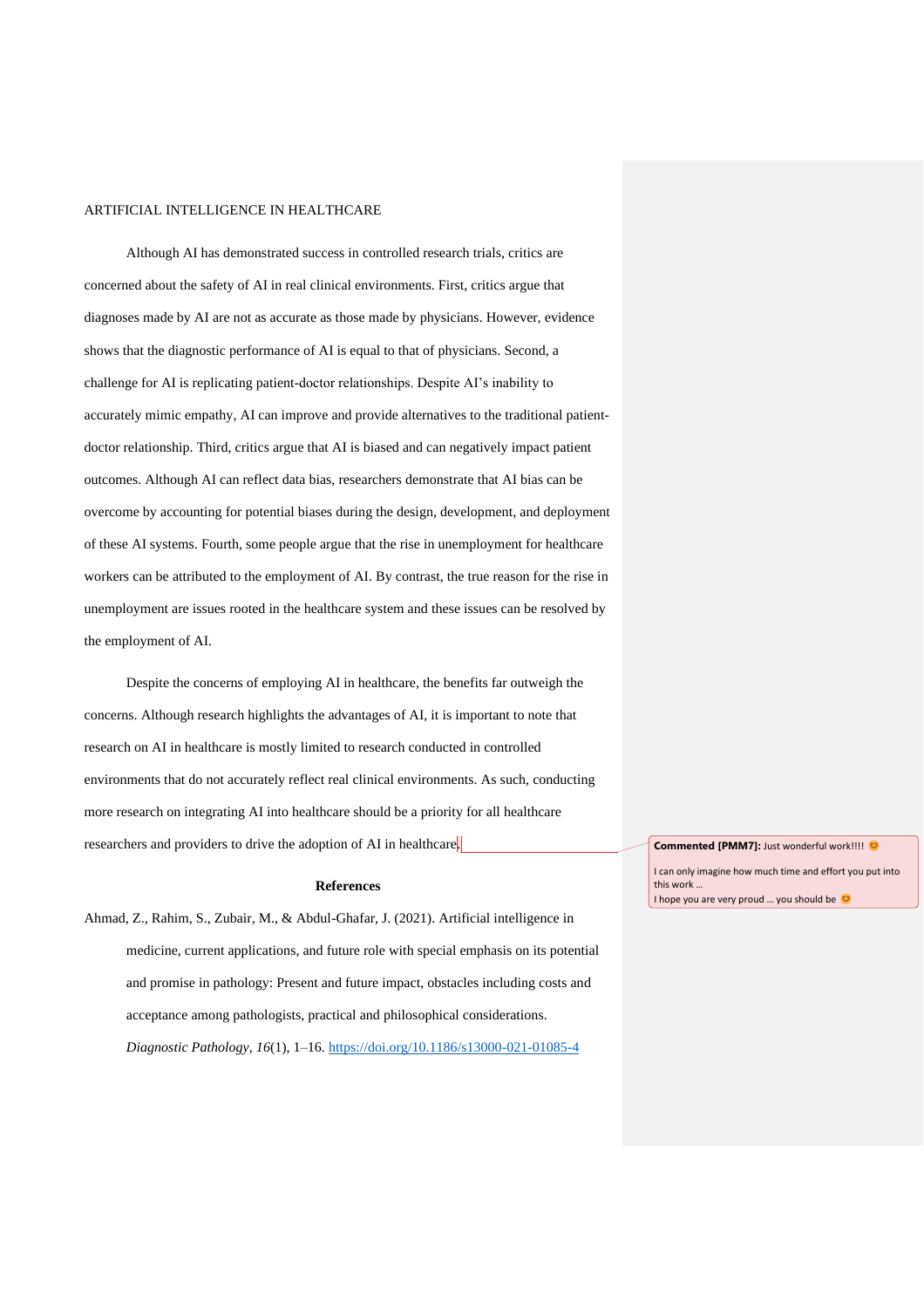- Barrett, M., Boyne, J., Brandts, J., Brunner-La Rocca, H., De Maesschalk, L., De Wit, K., … Dixon, L. (2019). Artificial intelligence supported patient self-care in chronic heart failure: A paradigm shift from reactive to predictive, preventive, and personalized care. *EPMA Journal*, *10***,** 445–464.<https://doi.org/10.1007/s13167-019-00188-9>
- Bertalan, M., Gergely, H., & Zsuzsanna, G. (2018). Will artificial intelligence solve the human resource crisis in healthcare? *BMC Health Services Research*, 18(1), 1–4. <https://doi.org/10.1186/s12913-018-3359-4>
- Cabitza, F., Campagner, A., & Balsano, C. (2020). Bridging the "last mile" gap between AI implementation and operation: "Data awareness" that matters. *Annals of Translational Medicine*, *8*(7), 501–510.<https://doi.org/10.21037/atm.2020.03.63>
- Chapman, E. N., Kaatz, A., & Carnes, M. (2013). Physicians and implicit bias: How doctors may unwittingly perpetuate health care disparities. *Journal of General Internal Medicine*, *28*(11), 1504–1510. https://doi.org/10.1007/s11606-013-2441-1
- Crigger, E., Reinbold, K., Hanson, C., Kao, A., Blake, K., & Irons, M. (2022). Trustworthy augmented intelligence in health care. *Journal of Medical Systems*, *46*(2). https://doi.org/10.1007/s10916-021-01790-z
- Jiang, F., Jiang, Y., Zhi, H., Dong, Y., Li, H., Ma, S., Wang, Y., Dong, Q., Shen, H., & Wang, Y. (2017). Artificial intelligence in healthcare: Past, present, and future. *Stroke and Vascular Neurology*, *2*(4), 230–243. https://doi.org/10.1136/svn-2017-000101
- Jussupow, E., Spohrer, K., Heinzl, A., & Gawlitza, J. (2021). Augmenting medical diagnosis decisions? An investigation into physicians' decision-making process with artificial intelligence. *Information Systems Research*, *32*(3), 713-735. <https://doi.org/10.1287/isre.2020.0980>
- Kong, X., Ai, B., Kong, Y., Su, L., Ning, Y., Howard, N., … & Fang, Y. (2019). Artificial intelligence: A key to relieve China's insufficient and unequally distributed medical resources. *American Journal of Translational Research*, *11*(5), 2632–2640.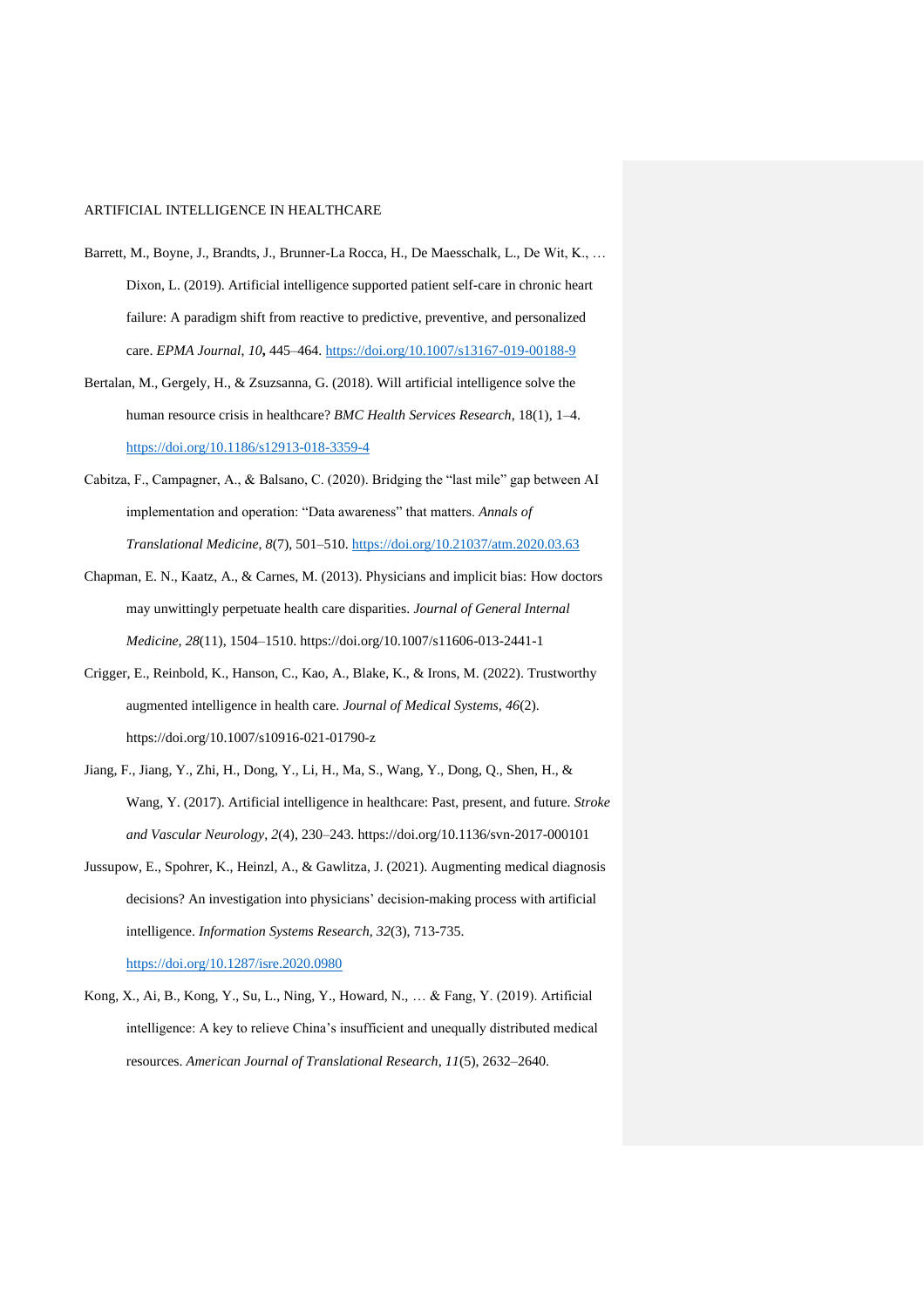- Lee, D., & Yoon, S. (2021). Application of artificial intelligence-based technologies in the healthcare industry: Opportunities and challenges. *International Journal of Environmental Research and Public Health*, *18*(1). <https://doi.org/10.3390/ijerph18010271>
- Leslie, D., Mazumder, A., Peppin, A., Wolters, M. K., & Hagerty, A. (2021). Does "AI" stand for augmenting inequality in the era of covid-19 healthcare? *BMJ (Clinical Research Ed.)*, *372*. https://doi.org/10.1136/bmj.n304
- Liu, X., Faes, L., Kale, A. U., Wagner, S. K., Fu, D. J., Bruynseels, A., Mahendiran, T., … & Denniston, A. K. (2019). A comparison of deep learning performance against healthcare professionals in detecting diseases from medical imaging: A systematic review and meta-analysis. *The Lancet Digital Health*, *1*(6), 271–297. [https://doi.org/10.1016/S2589-7500\(19\)30123-2](https://doi.org/10.1016/S2589-7500(19)30123-2)
- Longoni, C., Bonezzi, A., & Morewedge, C. K. (2019). Resistance to medical artificial intelligence. *Journal of Consumer Research*, *46*(4), 629–650. <https://doi.org/10.1093/jcr/ucz013>
- Mansour, N., Rafeh, W., & Afram, G. (2019). The role of self-awareness, augmented artificial intelligence and enhanced leadership competencies in developing future academic physicians. *Middle East Journal of Family Medicine*, *17*(10), 27–35. https://doi.org/10.5742/MEWFM.2019.93687
- Melo, S. (2018). The role of place on healthcare quality improvement: A qualitative case study of a teaching hospital. *Social Science & Medicine*, *202*, 136–142. https://doi.org/10.1016/j.socscimed.2018.03.003
- McKinney, S., Sieniek, M., Godbole, V., Godwin, J., Antropova, N., Ashrafian, H., … & Shetty, S. (2020). International evaluation of an AI system for breast cancer screening. *Nature Medicine*, *577*(7788), 89–93. [https://doi.org/10.1038/s41586-019-](https://doi.org/10.1038/s41586-019-1799-6) [1799-6](https://doi.org/10.1038/s41586-019-1799-6)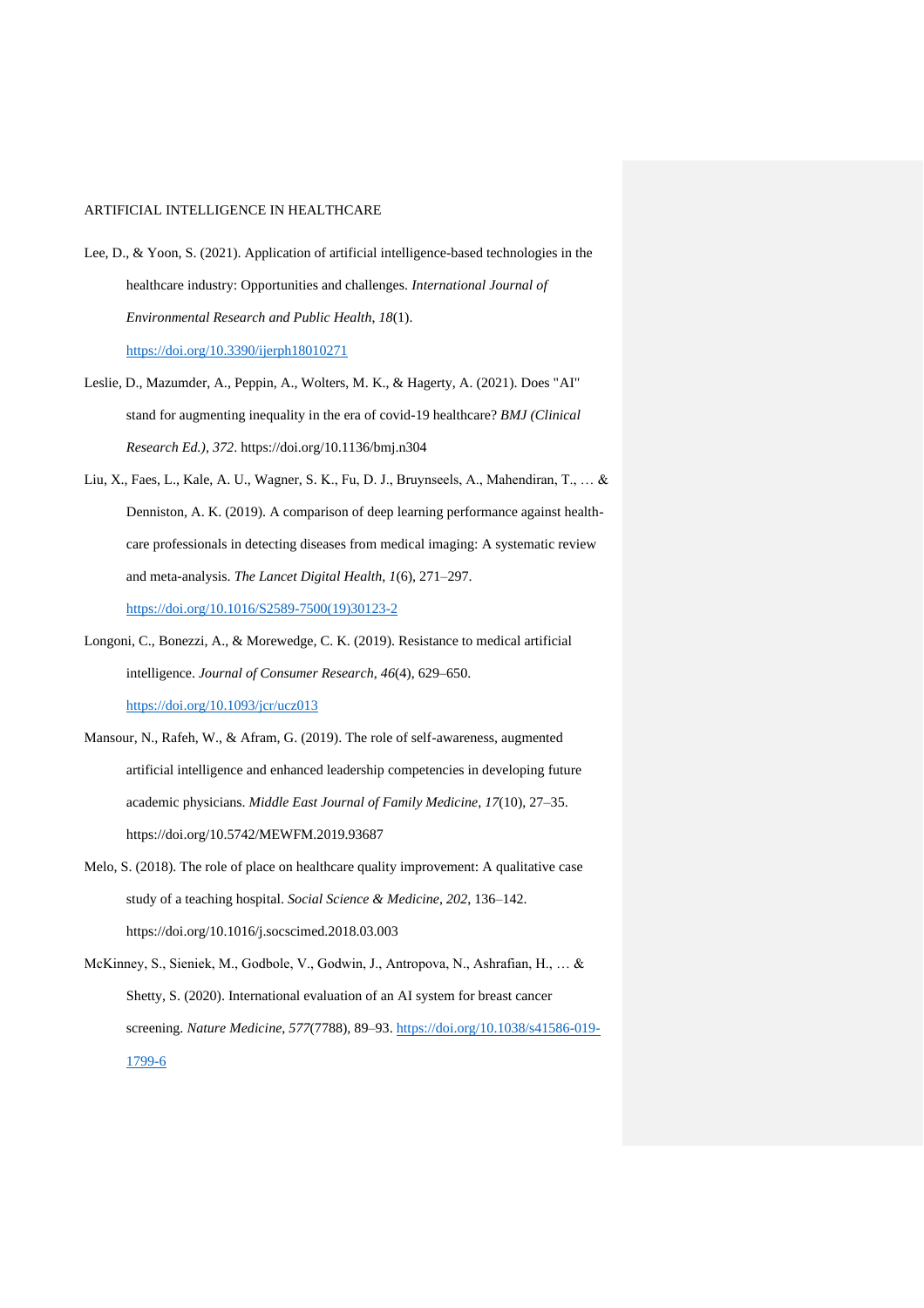- Norori, N., Hu, Q., Aellen, F. M., Faraci, F. D., & Tzovara, A. (2021). Addressing bias in big data and AI for health care: A call for open science. *Patterns*, *2*(10). https://doi.org/10.1016/j.patter.2021.100347
- Rezk, E., Eltorki, M., & El-Dakhakhni, W. (2022). Leveraging artificial intelligence to improve the diversity of dermatological skin color pathology: Protocol for an algorithm development and validation study. *JMIR Research Protocols*, *11*(3). https://doi.org/10.2196/34896
- Ridd, M., Shaw, A., Lewis, G., & Salisbury, C. (2009). The patient-doctor relationship: A synthesis of the qualitative literature on patients' perspectives. *The British Journal of General Practice: The Journal of the Royal College of General Practitioners*, *59*(561), 116–133.<https://doi.org/10.3399/bjgp09X420248>
- Salari, N., Khazaie, H., Hosseinian-Far, A., Khaledi-Paveh, B., Kazeminia, M., Mohammadi, M., Shohaimi, … & Eskandari, S. (2020). The prevalence of stress, anxiety and depression within front-line healthcare workers caring for covid-19 patients: A systematic review and meta-regression. *Human Resources for Health*, *18*(1), 1-14. https://doi.org/10.1186/s12960-020-00544-1
- Schaefer, J., Lehne, M., Schepers, J., Prasser, F., & Thun, S. (2020). The use of machine learning in rare diseases: A scoping review. *Orphanet Journal of Rare Diseases*, *15*(1), 145–155.<https://doi.org/10.1186/s13023-020-01424-6>
- Siau, K. & Wang, W. (2019). Artificial intelligence, machine learning, automation, robotics, future of work and future of humanity: A review and research agenda. *Journal of Database Management, 30*(1), 61–79. https://doi.org/10.4018/JDM.2019010104
- Stephanidis, C., Salvendy, G., Chen, J., Dong, J., Duffy, V., Fang, X., … & Zhou, J. (2019). Seven HCI grand challenges. *International Journal of Human-Computer Interaction*, *35*(14), 1229–1269. https://doi.org/10.1080/10447318.2019.1619259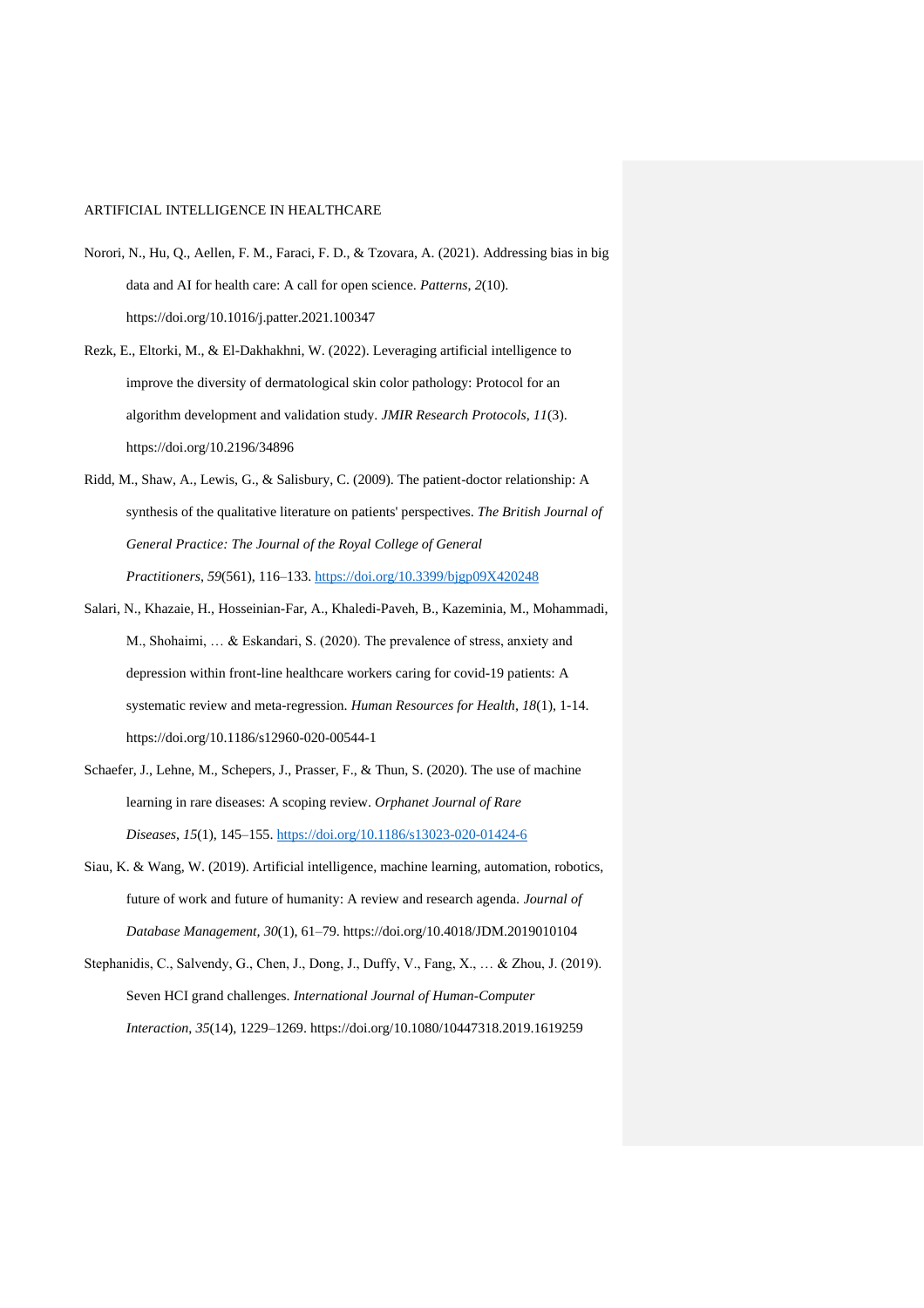- Topol, E. J. (2019). High-performance medicine: The convergence of human and artificial intelligence. *Nature Medicine*, *25*(1), 44–56. [https://doi.org/10.1038/s41591-018-](https://doi.org/10.1038/s41591-018-0300-7) [0300-7](https://doi.org/10.1038/s41591-018-0300-7)
- Wahl, B., Cossy-Gantner, A., Germann, S., & Schwalbe, N. R. (2018). Artificial intelligence (AI) and global health: How can AI contribute to health in resource-poor settings? *BMJ Global Health*, *3*(4). https://doi.org/10.1136/bmjgh-2018-000798
- Wall, J., & Krummel, T. (2020). The digital surgeon: How big data, automation, and artificial intelligence will change surgical practice. *Journal of Pediatric Surgery*, *55*, 47–50. <https://doi.org/10.1016/j.jpedsurg.2019.09.008>
- Yoganandhan, A., Rajesh Kanna, G., Subhash, S. D., & Hebinson Jothi, J. (2021). Retrospective and prospective application of robots and artificial intelligence in global pandemic and epidemic diseases. *Vacunas (English Edition)*, *22*(2), 98–105. https://doi.org/10.1016/j.vacune.2020.12.002
- Yokoi, R., Eguchi, Y., Fujita, T., & Nakayachi, K. (2020). Artificial intelligence is trusted less than a doctor in medical treatment decisions: Influence of perceived care and value similarity. *International Journal of Human-Computer Interaction*, *37*, 981-990. <https://doi.org/10.1080/10447318.2020.1861763>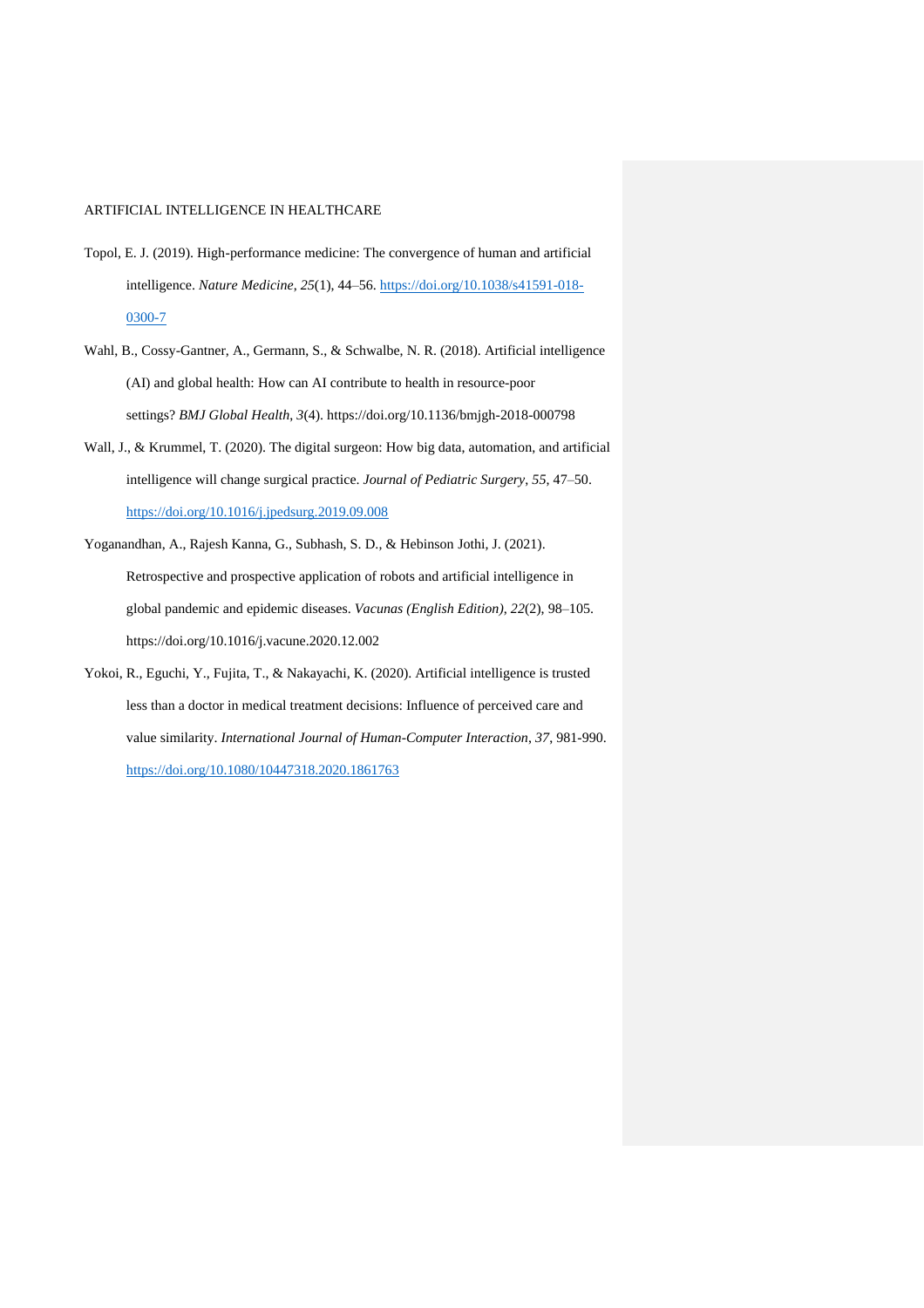The Final Draft will be evaluated based on the rubric below as well as all materials, instructions, and feedback provided by the instructor. Note that evaluations assume good punctuation, word choice, grammar, presentation, and strength of arguments. Evaluations also assume an appropriate quality of writing, length of response, and that language issues discussed in class have been followed appropriately. Points will be deducted if these assumption are not met. Points will also be deducted if the template has not been completely and appropriately filled out, or if any item from the template is missing. A further points' deduction will occur if an incorrectly named file is submitted.

# **Rubric for Evaluating the Final Research Paper**

## **Final Research Paper**

The final research paper is 10-12 pages (3200 – 3850 words, excluding reference list, abstract, and title page) and incorporates feedback from the drafting process.

| Elements |                                                                       | Points |
|----------|-----------------------------------------------------------------------|--------|
| Content  |                                                                       |        |
|          | <b>Title Page</b>                                                     |        |
|          |                                                                       |        |
|          | <b>Abstract and Key Words</b>                                         | /5     |
|          | Effectively summarizes research paper (between 130 and 150<br>words)  |        |
|          | Lists 3-5 relevant key words                                          |        |
|          |                                                                       |        |
|          | Introduction (~1 page)                                                | /5     |
|          | Provides appropriate and compelling entry to the topic                |        |
|          | Clearly articulates the research question(s) and/or thesis            |        |
|          |                                                                       |        |
|          | Body $(\sim 9-11$ pages)                                              | /50    |
|          | Presents a well-structured, logically-argued, and cohesive discussion |        |
|          | Includes headings that reflect the paper organization                 |        |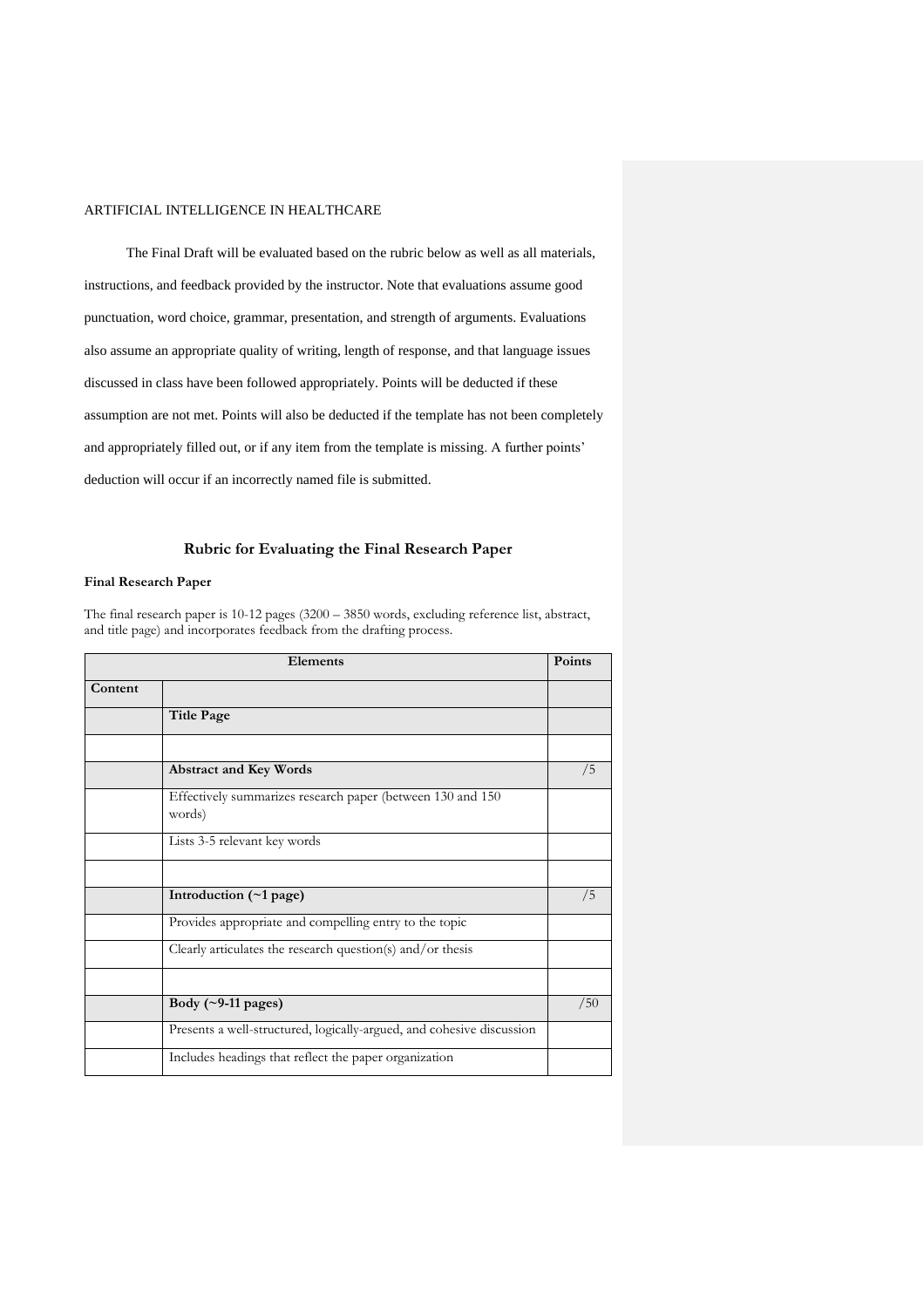|                   | Supports all points/arguments with credible and relevant evidence                                         |     |
|-------------------|-----------------------------------------------------------------------------------------------------------|-----|
|                   | and cites definitions of key terms/ideas as applicable                                                    |     |
|                   | Synthesizes multiple sources                                                                              |     |
|                   | Shows originality, critical thinking, and in-depth, nuanced analysis                                      |     |
|                   |                                                                                                           |     |
|                   | Conclusion (~up to 1 page)                                                                                | /8  |
|                   | Restates main points and addresses the research question/thesis                                           |     |
|                   | Comes to logical conclusion from evidence                                                                 |     |
|                   | Makes final comment(s)                                                                                    |     |
|                   |                                                                                                           |     |
| References        |                                                                                                           | 77  |
|                   | Uses correctly formatted APA in-text citations                                                            |     |
|                   | Includes correctly formatted APA references                                                               |     |
|                   | Contains all and only the cited texts                                                                     |     |
|                   |                                                                                                           |     |
| Style             | Entire paper                                                                                              | /10 |
|                   | Is polished in tone and style appropriate for an academic audience                                        |     |
|                   | Uses clear and sophisticated language and variety in sentence<br>structure                                |     |
|                   |                                                                                                           |     |
| Mechanics         | Entire paper                                                                                              | /5  |
|                   | Is accurate in terms of grammar, spelling, punctuation,<br>capitalization, word choice, and transitionals |     |
|                   |                                                                                                           |     |
| Format/<br>Layout | Entire paper                                                                                              | /5  |
|                   | Follows APA page layout (title page, running head, headings, font,<br>etc.)                               |     |
|                   |                                                                                                           |     |
| Revision          |                                                                                                           | /5  |
|                   | Incorporates feedback from the Working Draft and any<br>consultations                                     |     |
|                   |                                                                                                           |     |